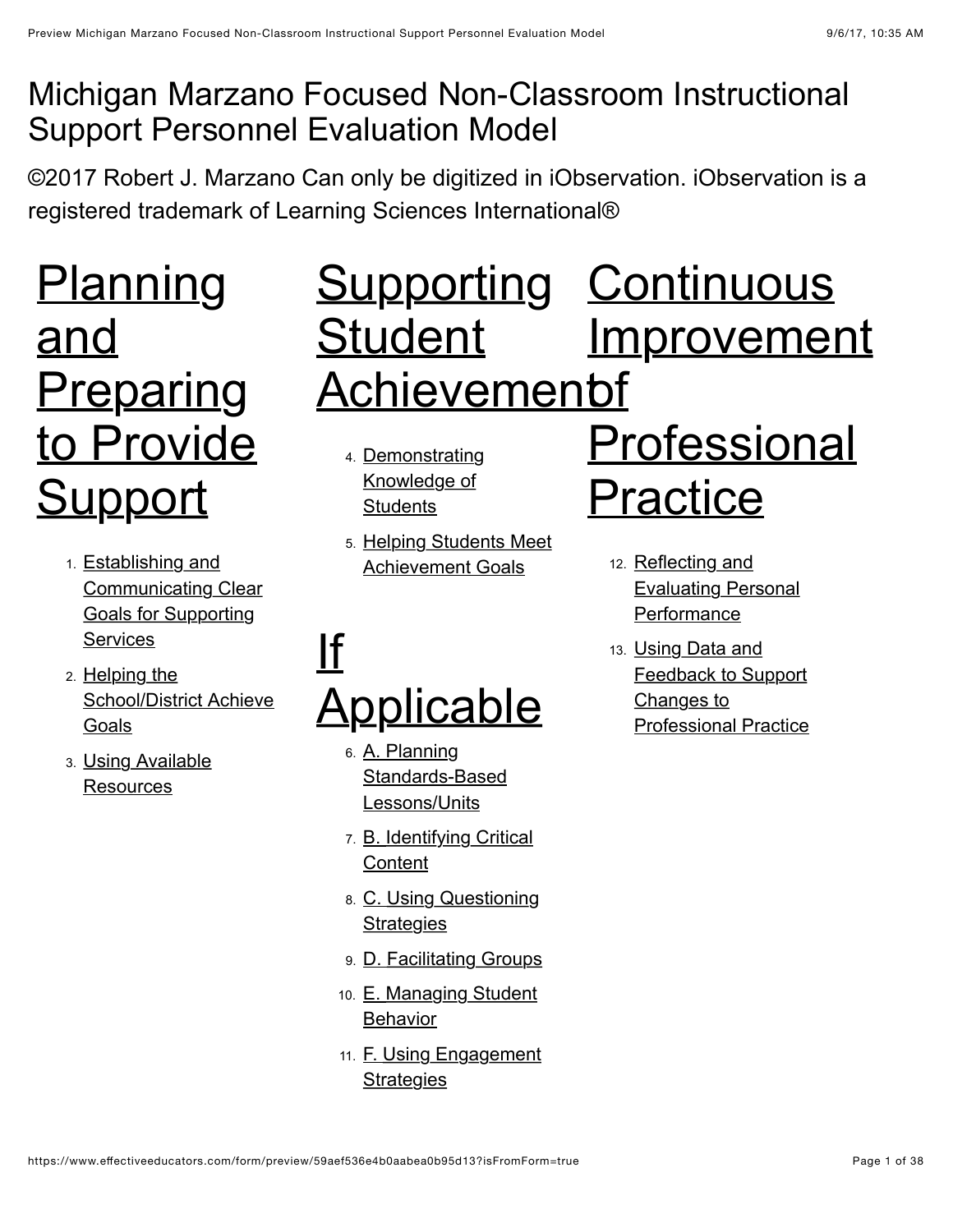# **Professional [Responsibilities](#page-26-0)**

- 14. Demonstrating Knowledge of [Professional Practice](#page-26-1) (Area of Expertise)
- 15. Promoting Positive Interactions with [Colleagues and the](#page-28-0) **Community**
- 16. Adhering to School [and District Policies](#page-30-0) and Procedures
- 17. Supporting and [Participating in School](#page-31-0) and District Initiatives
- 18. [Engaging in Relevant](#page-32-0) **Special Training**
- 19. Making Significant **Relevant** [Accomplishments and](#page-33-0) **Contributions**
- 20. [Attendance](#page-35-0)
- 21. [Discipline](#page-36-0)

### <span id="page-1-0"></span>Planning and Preparing to Provide Support

### <span id="page-1-1"></span>! **Establishing and Communicating Clear Goals for Supporting Services**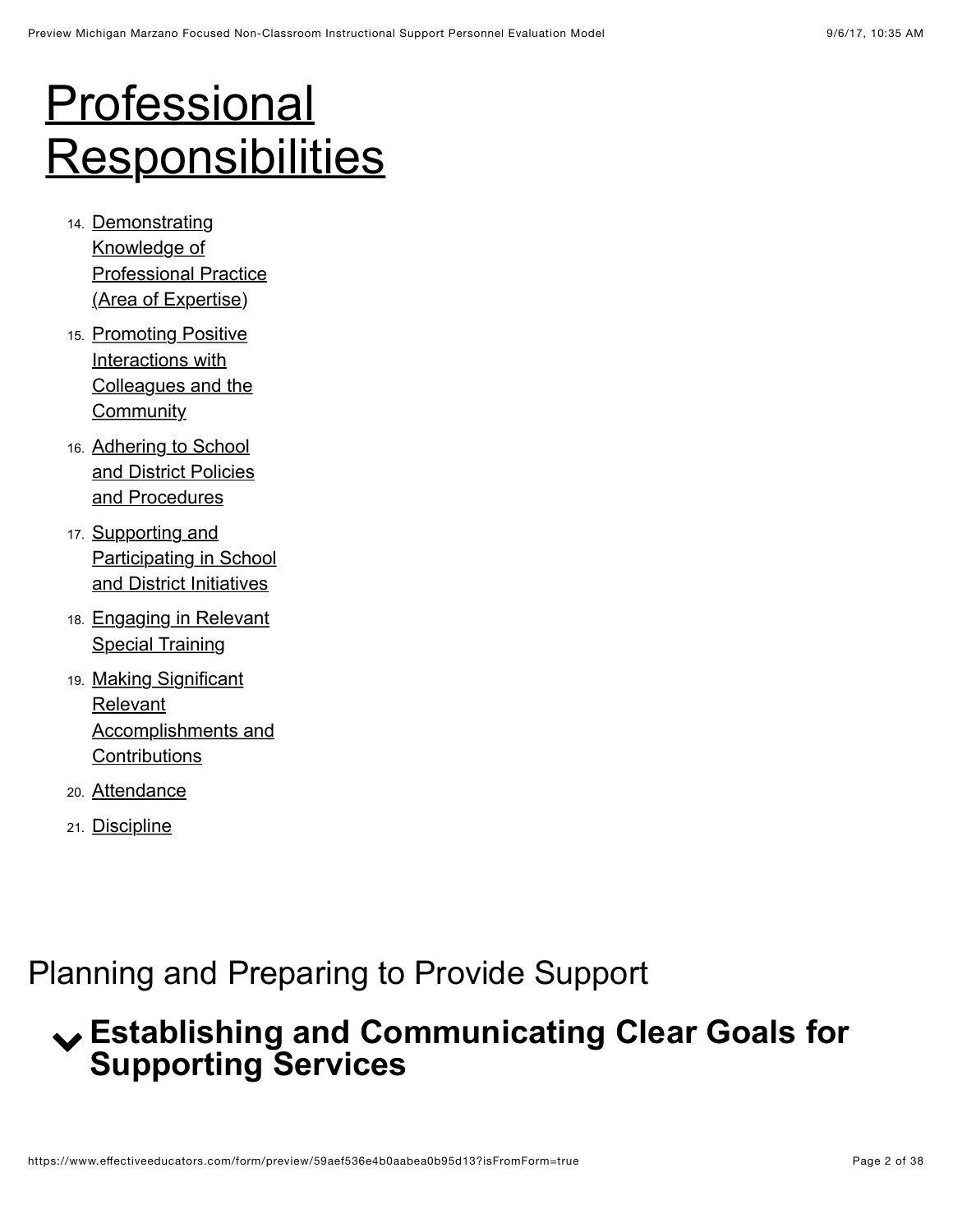**Focus Statement:** Instructional support member establishes and communicates clearly stated goals, based on area of professional responsibility, to indicate the support and services provided to the school/district.

**Desired Effect:** School/district knows the supporting services provided by the instructional support member.

#### **Evidences:**

## **Example Instructional Support Member Evidence:**

- $\Box$  Establishes a set of written goals or a defined work plan indicating the scope of services provided to the school
- $\Box$  Establishes a set of written goals or a defined work plan with timelines aligned with school and district goals
- $\Box$  Communicates goals to appropriate school or district personnel
- $\Box$  References and updates goals and plan for support throughout the year
- $\Box$  Goals confirm knowledge consistent with professional area of responsibility
- $\Box$  Supporting services demonstrate knowledge of human growth and development
- $\Box$  Data are used in the planning and goal setting process
- $\Box$  Elicits input from school regarding needed services and support
- Updates records (e.g. data bases, data notebook, etc.) to track progress towards implementation of goals and services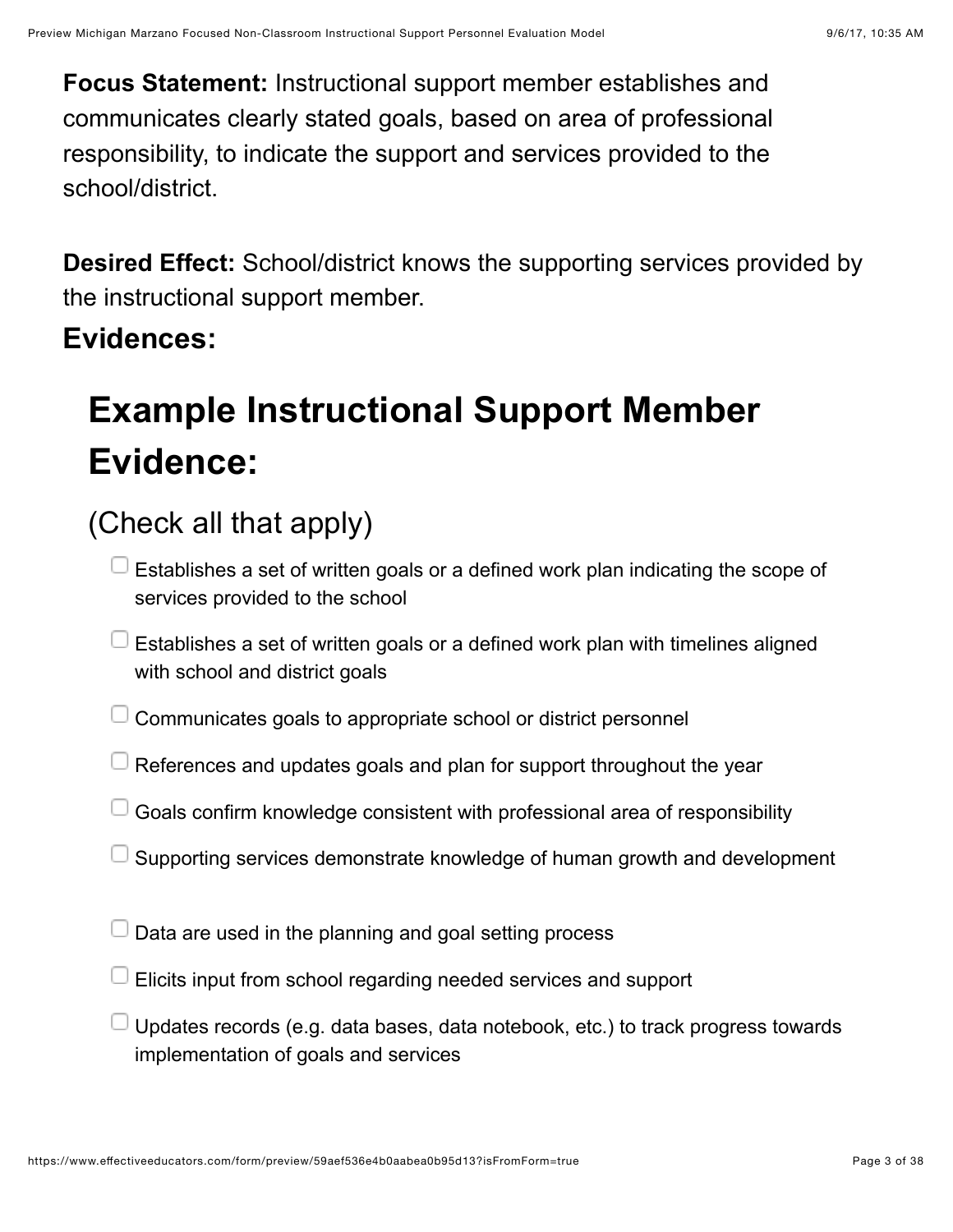## **Example Implementation Evidence:**

## (Check all that apply)

- Students, colleagues, and/or administrators can explain how the instructional support member goals support the school or district
- $\Box$  Explains how goals support and align with school and/or district goals
- $\Box$  Explains how data were used to establish goals
- Explains how their actions and/or activities relate to the goals
- $\Box$  Artifacts support clear communication of goals

#### **Resources:**

[Scale](https://www.effectiveeducators.com/resource/show/591ddf14e4b0a9a36fe6c636?popup=true&lookforId=59aef530e4b0aabea0b95be5&title=Scale)

#### **Scale:**

Not Applicable Not Using Beginning Developing Applying Innovating

## <span id="page-3-0"></span>! **Helping the School/District Achieve Goals**

**Focus Statement:** Instructional support member uses expert knowledge of established standards and procedures from his/her area of expertise to support the school/district in achieving goals.

**Desired Effect:** Instructional support member helps the school/district achieve goals.

#### **Evidences:**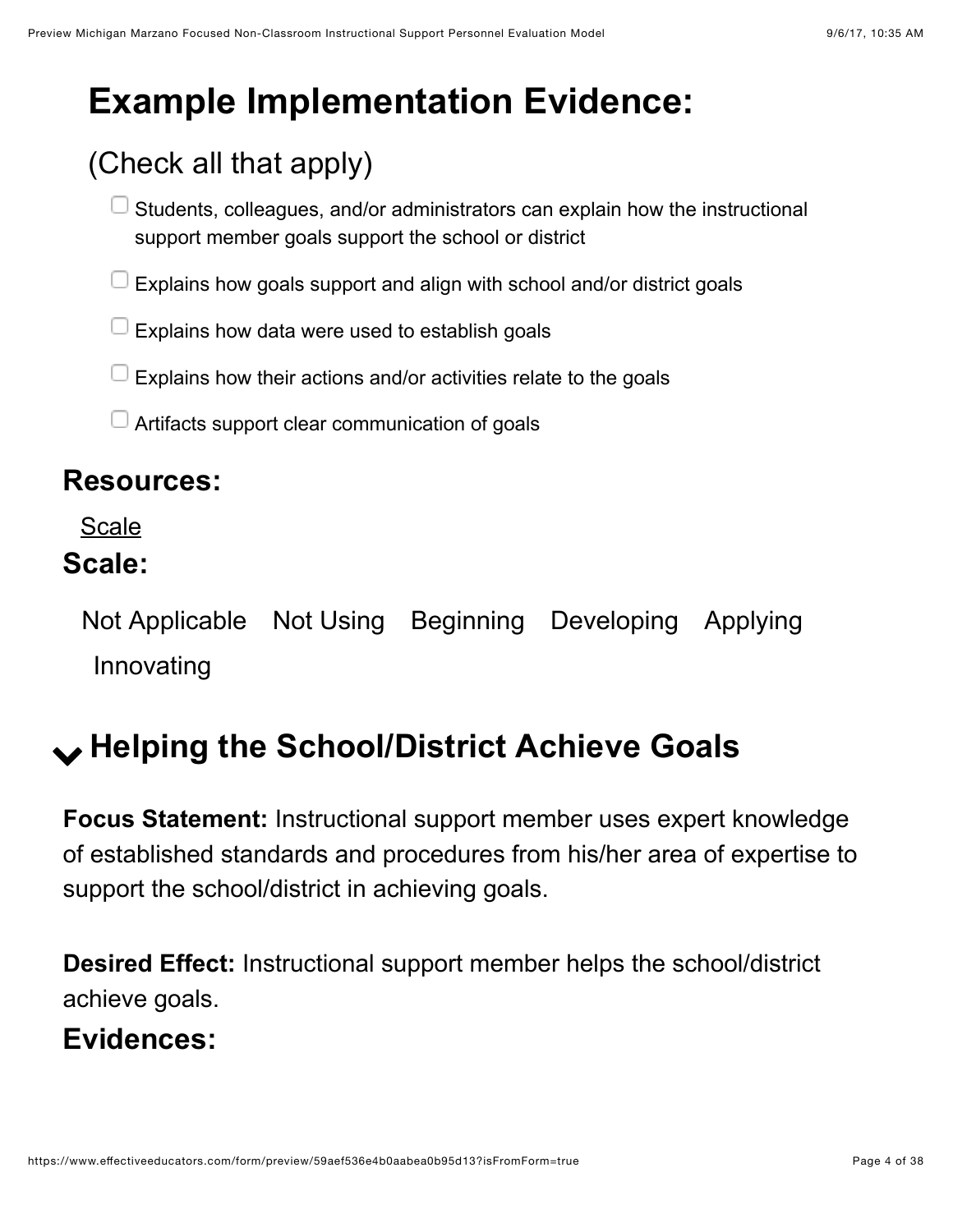## **Example Instructional Support Member Evidence:**

### (Check all that apply)

 $\Box$  Demonstrates knowledge of school/district goals

Goals to provide services align with and support the school/district goals

 $\Box$  Activities confirm support of school/district goals consistent with professional area of responsibility (i.e. participating in committees, working with student groups, advising, etc.)

Maintains accurate records of support provided that help the school/district achieve goals

 $\Box$  Provides accurate and relevant input to support the school/district

## **Example Implementation Evidence:**

### (Check all that apply)

- Artifacts reveal the instructional support member helped individual or groups of students achieve goals
- Artifacts reveal the instructional support member achieved goals to provide supporting services
- $\Box$  Artifacts confirm the instructional support member helped the school/district achieve goals
- $\Box$  Feedback from school/district confirms the instructional support member demonstrates knowledge of processes and protocols associated with professional area of expertise that helped the school/district achieve goals

#### **Resources:**

[Scale](https://www.effectiveeducators.com/resource/show/591de085e4b01e7af3abca1a?popup=true&lookforId=59aef530e4b0aabea0b95bf7&title=Scale)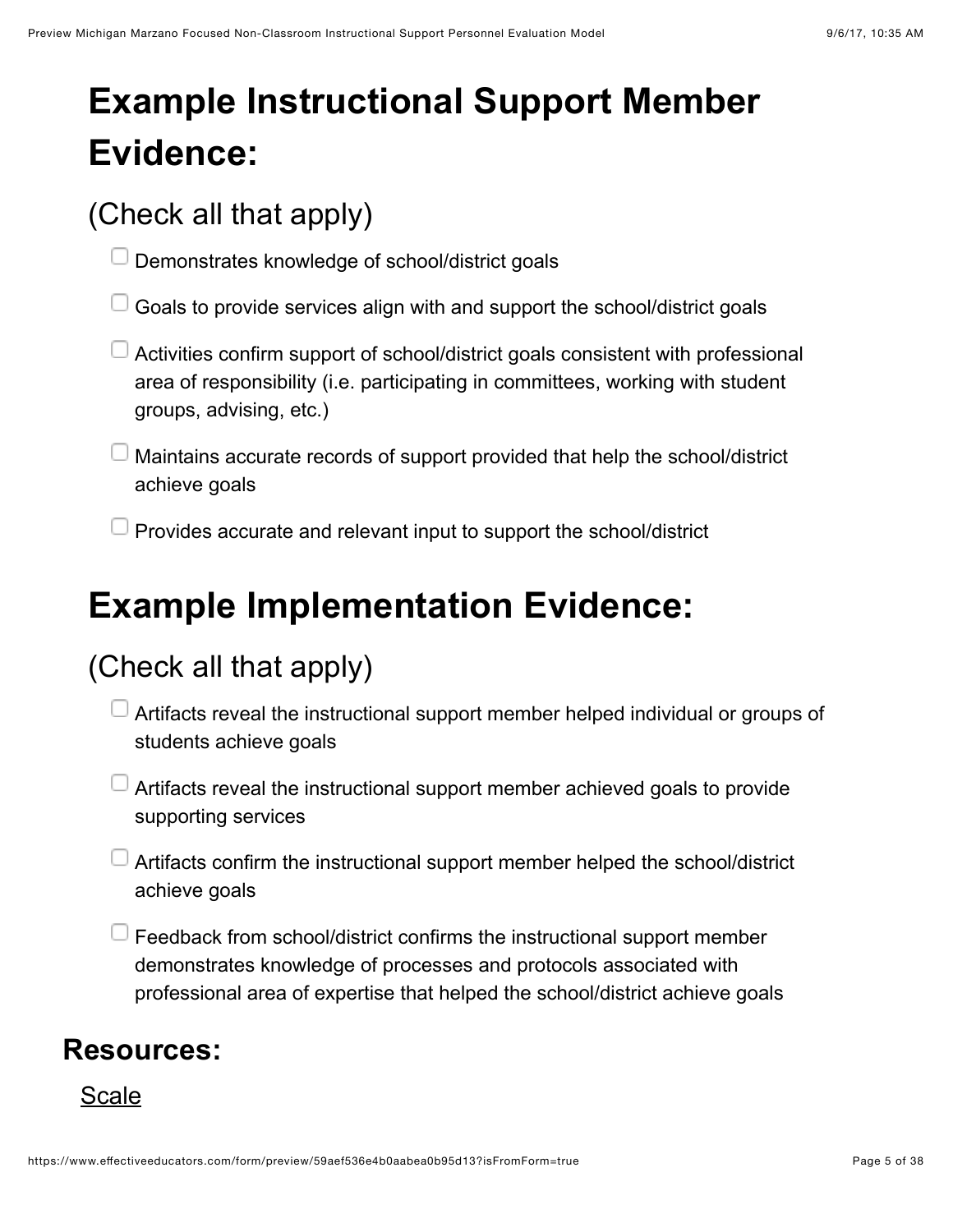#### **Scale:**

Not Applicable Not Using Beginning Developing Applying Innovating

## <span id="page-5-0"></span>! **Using Available Resources**

**Focused Statement:** Instructional support member identifies and uses available resources (to include traditional materials, technology, school, community, and district sources) to provide supporting services to the school/district.

**Desired Effect:** The use of available resources provides supporting services to the school/district.

#### **Evidences:**

## **Example Instructional Support Member Evidence:**

### (Check all that apply)

Resources are identified and reflected in planning documents

- $\Box$  Resources are used to enhance the implementation of goals for supporting services
- $\Box$  Technology resources are identified within plans, as appropriate, to support implementation of supporting services
- $\Box$  Plans reflect use of specific resources from the community and how they enhanced support of the school/district goals

Data are used as a resource when planning support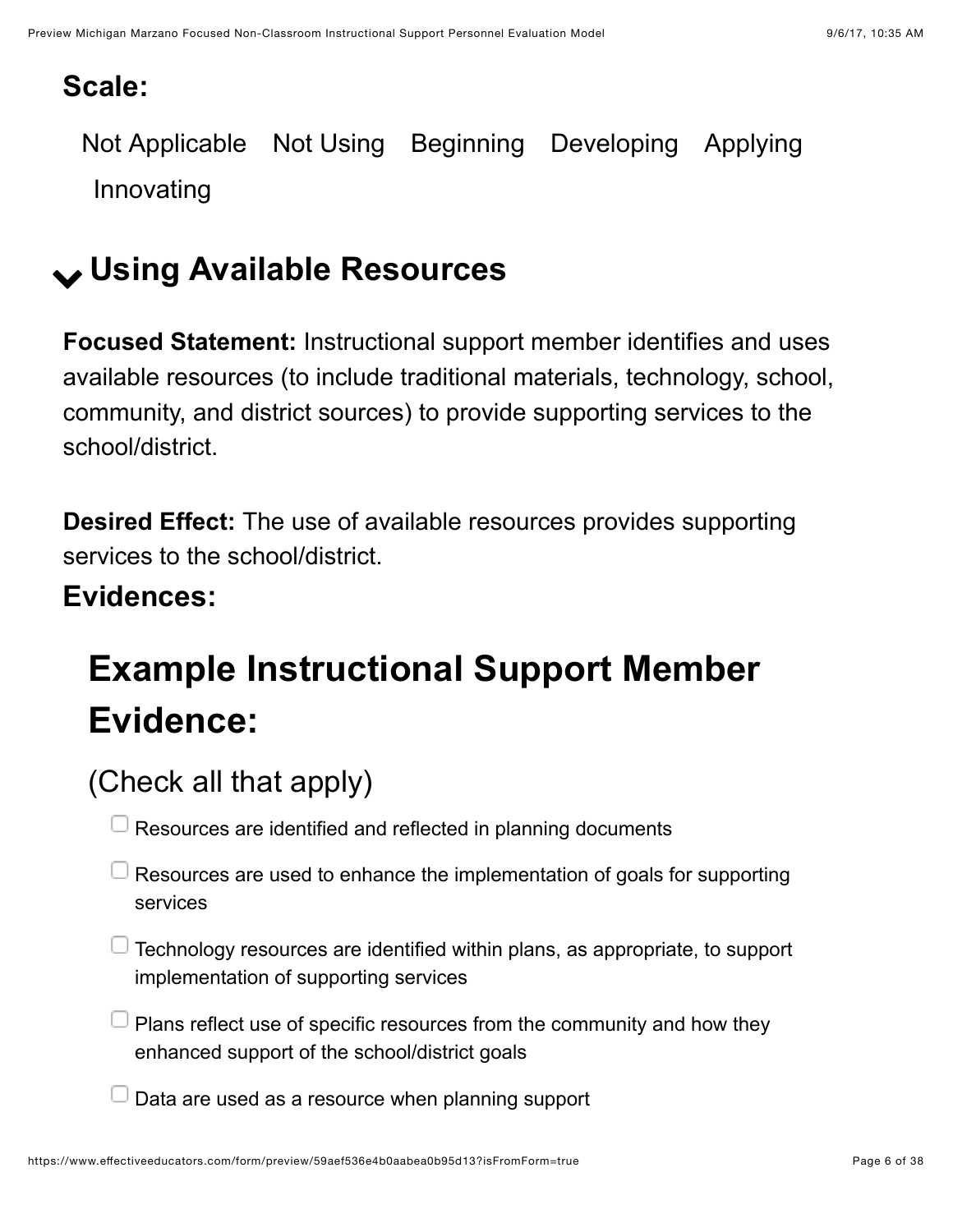Resources are used appropriately to support the school/district

 $\Box$  Elicits input to determine if additional resources would enhance supporting services (e.g. surveys, checklist, notes, etc.)

## **Example Implementation Evidence:**

### (Check all that apply)

 $\Box$  Identifies resources implemented within the school community that enhance supporting services

- $\Box$  Artifacts show the use of available resources provided support for the school
- $\Box$  Data substantiates the use of resources in implementing goals for support services and/or instructional activities
- $\Box$  Describes how use of resources within the school/community enhanced implementation of supporting services and/or instructional activities
- $\Box$  Artifacts demonstrate the use of technology enhanced supporting services

#### **Resources:**

**[Scale](https://www.effectiveeducators.com/resource/show/591de298e4b08fd1d05c42a4?popup=true&lookforId=59aef530e4b0aabea0b95c02&title=Scale)** 

#### **Scale:**

Not Applicable Not Using Beginning Developing Applying Innovating

### <span id="page-6-0"></span>Supporting Student Achievement

## <span id="page-6-1"></span>! **Demonstrating Knowledge of Students**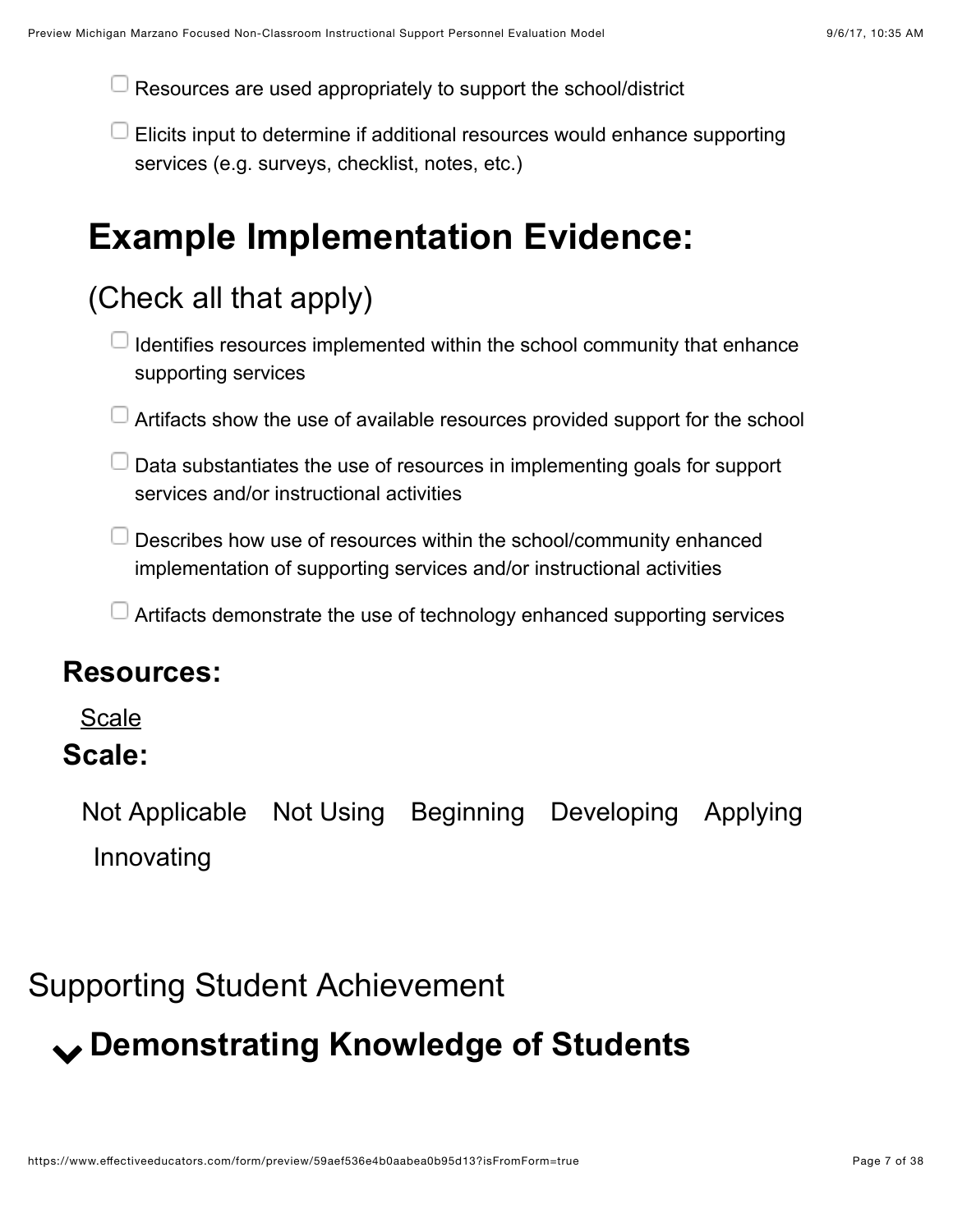**Focus Statement:** Instructional support member demonstrates knowledge of the unique needs of students in the school/district.

**Desired Effect:** Instructional support member provides appropriate services to support the unique needs of students in the school/district. **Evidences:**

## **Example Instructional Support Member Evidence:**

### (Check all that apply)

Identifies students with unique needs

- $\Box$  Communicates expectation for each student to be successful
- $\Box$  Advocates for students who need accommodations and/or modifications to the curriculum
- $\Box$  Seeks appropriate services to help students with unique needs
- $\Box$  Identifies families to assist with learning how to plan and advocate for their student
- Collaborates with other school personnel to help students with unique needs to meet achievement goals
- Behaviors indicate value and respect for students with unique needs, interests, and/or backgrounds
- $\Box$  Extinguishes negative comments about students with unique needs, interests, and/or backgrounds
- Demonstrates knowledge of human growth and development
- Recognizes and addresses student needs and interests during interactions

Identifies equity issues for students (when appropriate)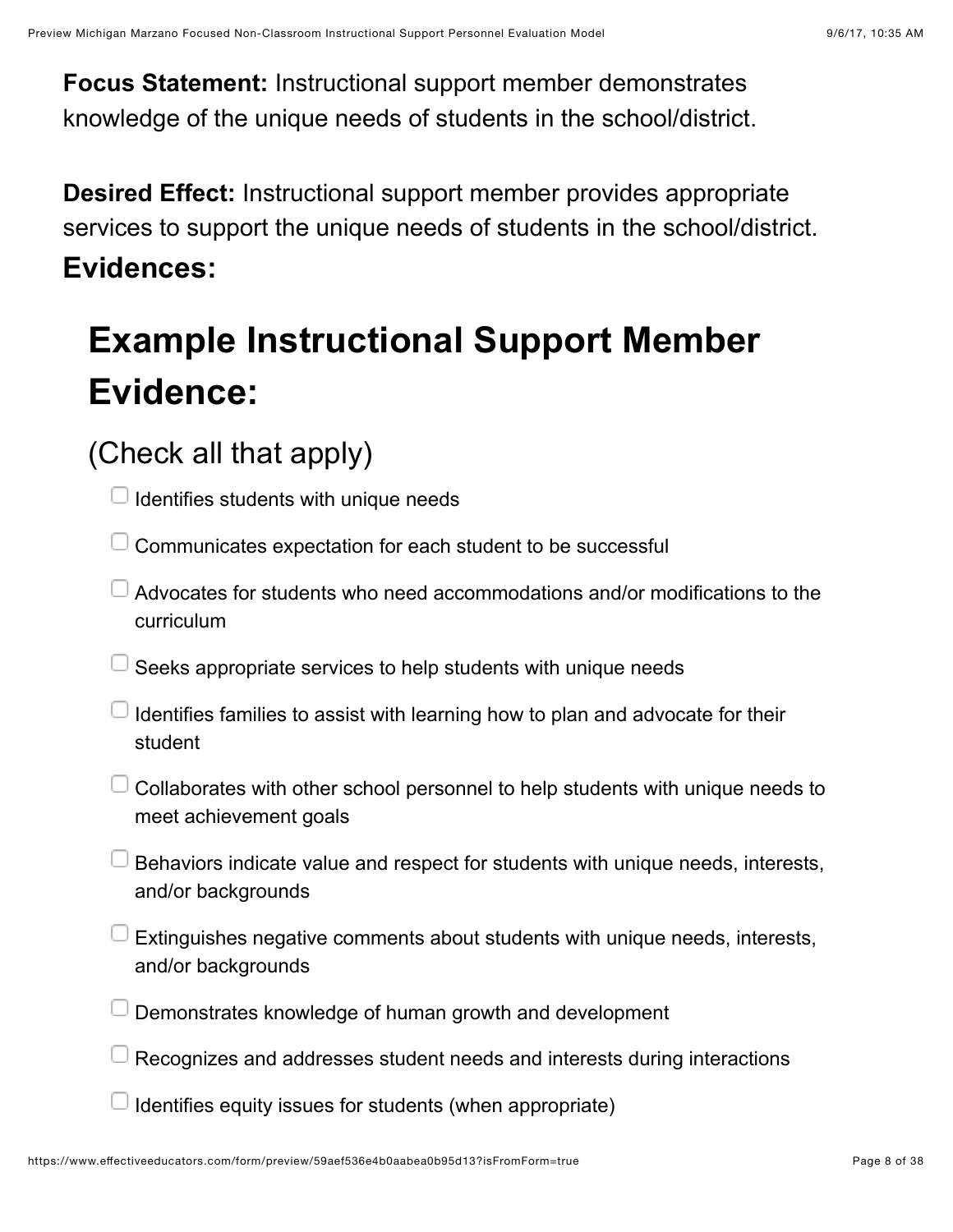Helps students learn how to become self-advocates

## **Example Implementation Evidence:**

### (Check all that apply)

- Provides appropriate services to help students with unique needs
- Assists families in learning to plan and advocate for their student
- $\Box$  Provides plans and/or artifacts to support collaboration with other school personnel to help students with unique needs
- Artifacts support identification of students who need special assistance
- $\Box$  Explains how accommodations and/or modifications help address the unique needs of students
- Artifacts demonstrate support of individual students to meet achievement goals
- Artifacts reveal that students receive appropriate modifications or accommodations
- $\Box$  Actively addresses equity issues for students (when appropriate)
	- Students identify the instructional support member as one who advocates for them
- Artifacts demonstrate students act as self-advocates
- Explains how knowledge of the unique needs of students helps support students in achievement of their goals

#### **Resources:**

[Scale](https://www.effectiveeducators.com/resource/show/591de377e4b01e7af3abd013?popup=true&lookforId=59aef531e4b0aabea0b95c10&title=Scale) **Scale:**

Not Applicable Not Using Beginning Developing Applying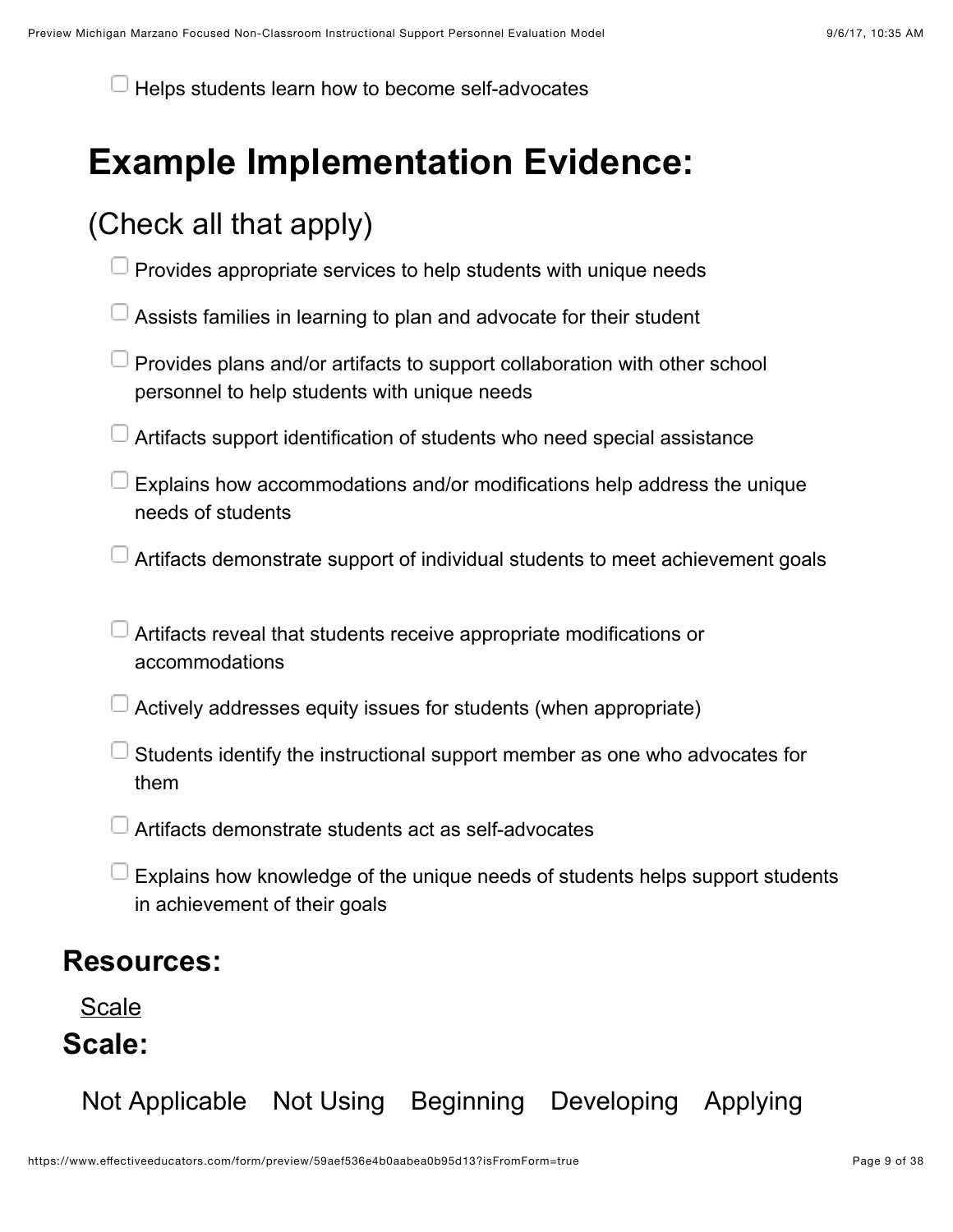Innovating

## <span id="page-9-0"></span>! **Helping Students Meet Achievement Goals**

**Focus Statement:** Instructional support member helps ensure equal access to critical curriculum by helping to remove barriers that impede student achievement.

**Desired Effect:** Barriers are removed to help students meet achievement goals.

**Evidences:**

## **Example Instructional Support Member Evidence:**

### (Check all that apply)

 $\Box$  Identifies students who need help meeting achievement goals

- $\Box$  Advocates for students who need assistance gaining access to critical curriculum
- $\Box$  Provides plans and/or artifacts of helping remove barriers for the benefit of students
- Assists families in learning how to plan and advocate for their student
- $\Box$  Assists families in learning to identify the barriers
- Collaborates with other school personnel to help students meet achievement goals
- $\Box$  Behaviors indicate value and respect for students who may have barriers to achieving goals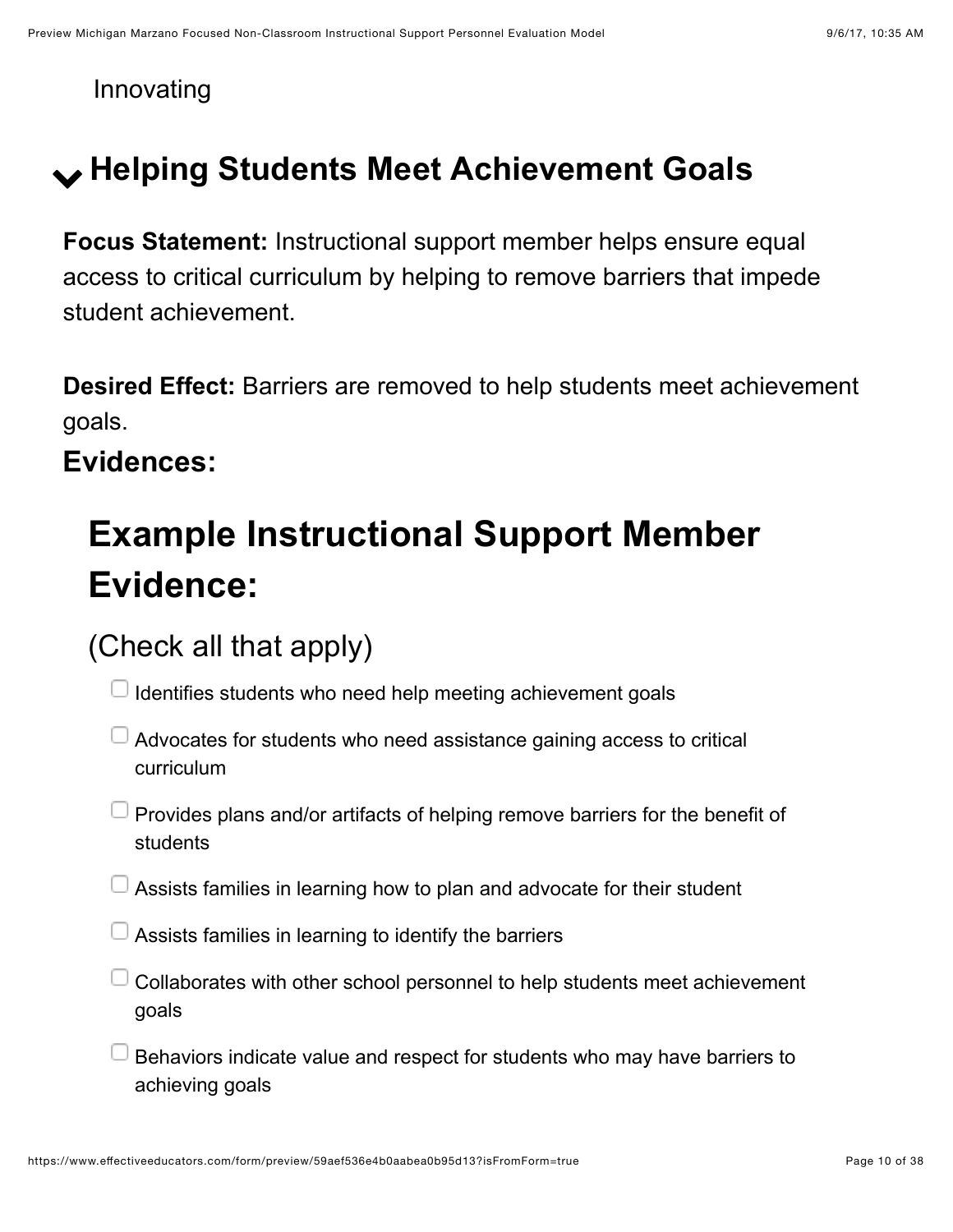Extinguishes negative comments about students who have barriers to achieving goals

Sets high expectations for each student

Communicates with families about how to help their students remove barriers

## **Example Implementation Evidence:**

### (Check all that apply)

| $\Box$ Provides plans and/or artifacts to document collaboration with other school |
|------------------------------------------------------------------------------------|
| personnel to help remove barriers                                                  |

<sup>1</sup> Artifacts support identification of students who received help meeting their achievement goals

Explains how removing barriers helped students meet achievement goals

 $\Box$  Explains how removing barriers helped individual students gain equal access to critical curriculum

 $\Box$  Artifacts reveal students have equal access to critical curriculum

 $\Box$  Students identify the instructional support member as one who advocates for them by helping remove barriers

Students and/or colleagues confirm that the instructional support member helps students meet achievement goals

#### **Resources:**

#### **[Scale](https://www.effectiveeducators.com/resource/show/591de446e4b08fd1d05c46e2?popup=true&lookforId=59aef531e4b0aabea0b95c2d&title=Scale)**

#### **Scale:**

Not Applicable Not Using Beginning Developing Applying Innovating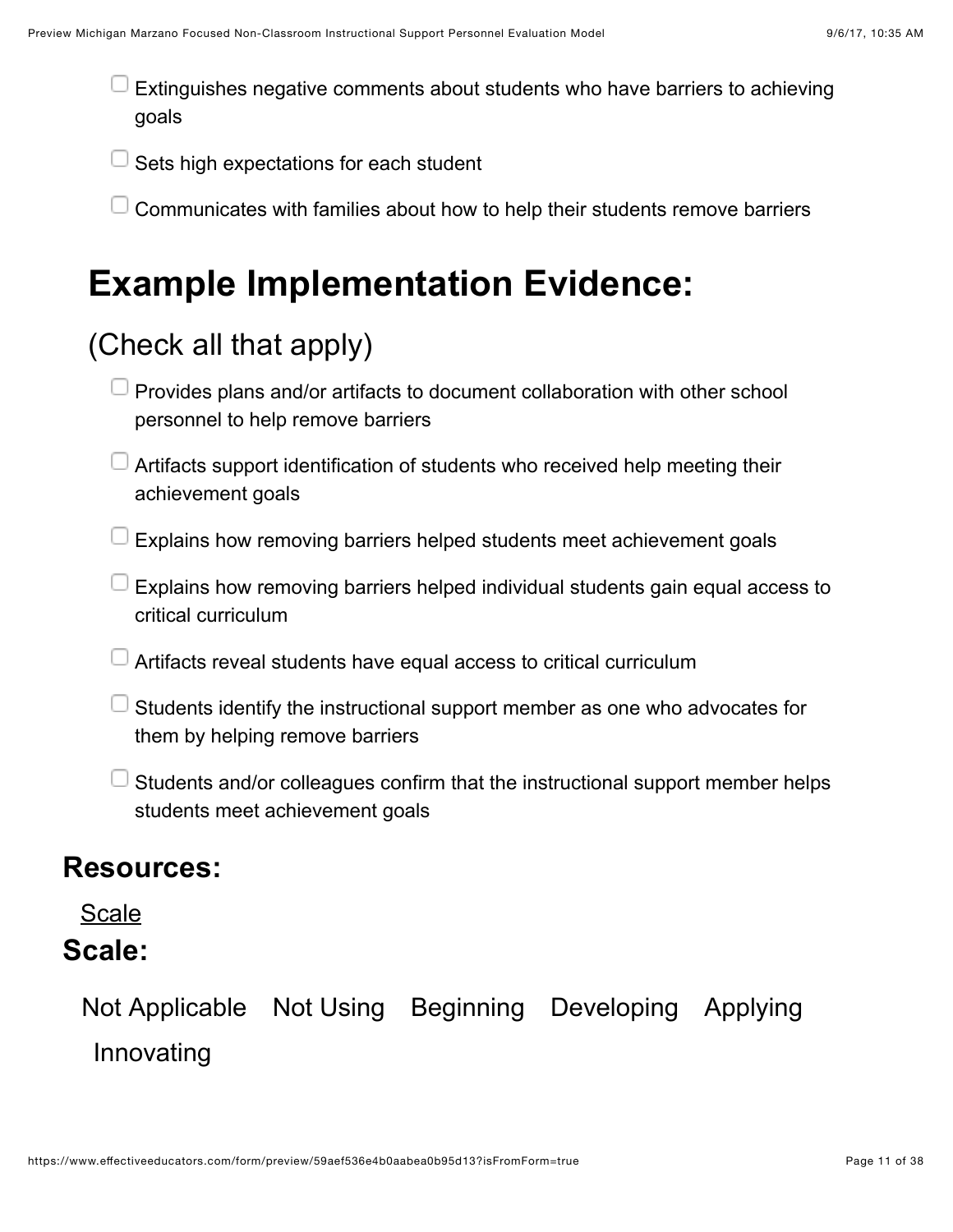## <span id="page-11-0"></span>**If Applicable**

## <span id="page-11-1"></span>! **A. Planning Standards-Based Lessons/Units**

**Focus Statement:** Using established content standards, the instructional support member/teacher plans rigorous units with learning targets embedded within a performance scale that demonstrates a progression of learning.

**Desired Effect:** Instructional support member provides evidence of implementing lessons/units plans aligned to grade level standard(s) using learning targets embedded in a performance scale.

### **Evidences:**

## **Planning Evidence:**

- $\Box$  Plans exhibit a focus on the essential standards
- $\Box$  Plans include a scale that builds a progression of knowledge from simple to complex
- $\Box$  Plans identify learning targets aligned to the rigor of required standards
- $\Box$  Plans identify specific instructional strategies appropriate for the learning target
- $\Box$  Plans illustrate how learning will scaffold from an understanding of foundational content to application of information in authentic ways
- $\Box$  Lessons are planned with teachable chunks of content
- $\Box$  When appropriate, lessons/units are integrated with other content areas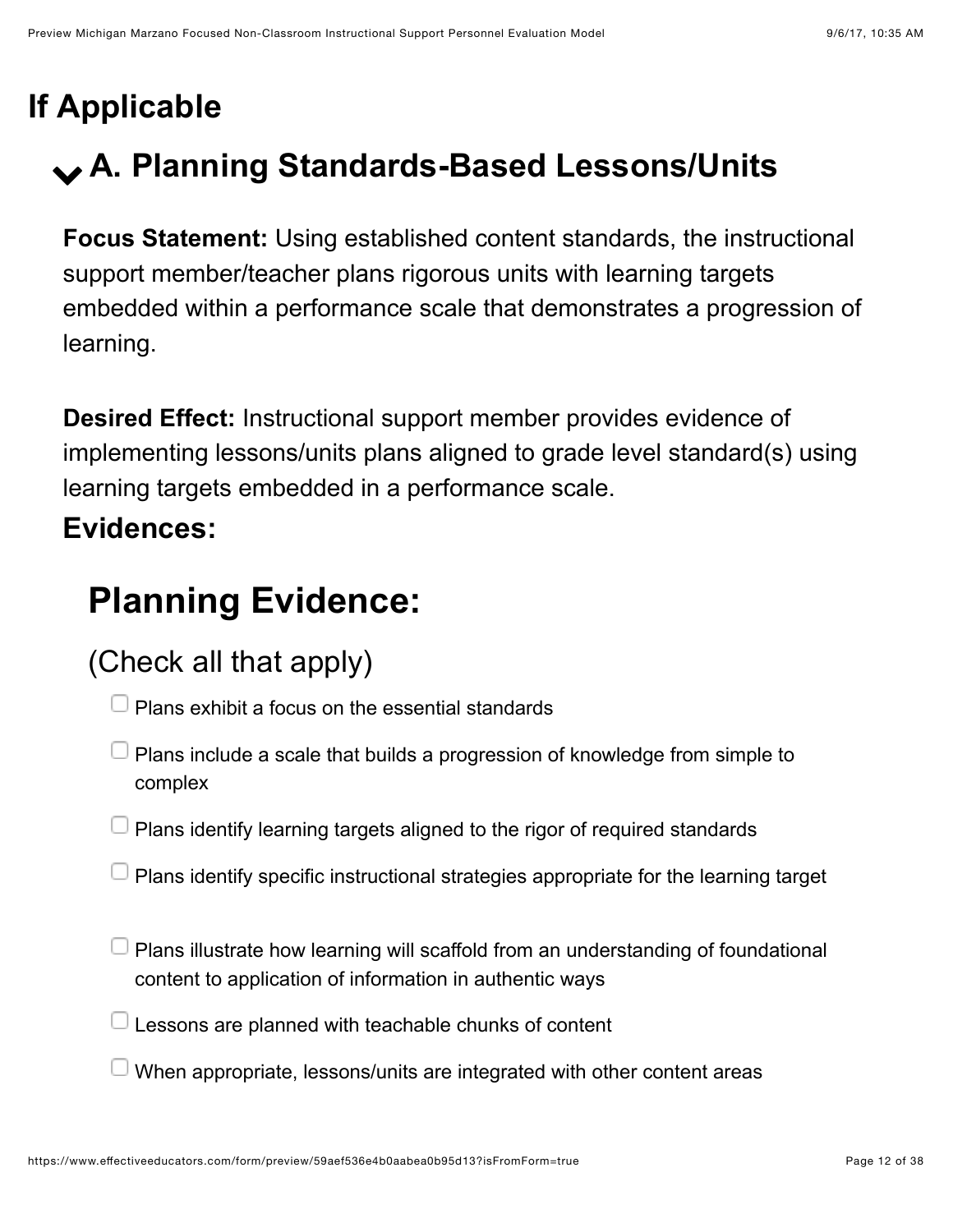When appropriate, learning targets and unit plans include district scope and sequence

Plans illustrate how equity is addressed in the classroom

- When appropriate, plans illustrate how Individualized Education Plans (IEPs)/personal learning plans are addressed in the classroom
- When appropriate, plans illustrate how EL strategies are addressed in the classroom
- When appropriate, plans integrate cultural competencies and/or standards

## **Example Implementation Evidence:**

- Lesson plans align to grade level standard(s) with targets and use a performance scale
- Planned and completed student assignments/work demonstrate that lessons are aligned to grade level standards/targets at the appropriate taxonomy level
- $\Box$  Planned and completed student assignments/work require practice with complex text and its academic language
- Planned and completed student assignments/work demonstrate development of applicable mathematical practices
- $\Box$  Planned and completed student assignments/work demonstrate grounding in real-world application
- Planned and completed student assignments/work demonstrate how equity has been addressed in the lesson/unit
- Planned and completed student assignments/work demonstrate how Individualized Education Plans (IEPs)/personal learning plans have been addressed in the lesson/unit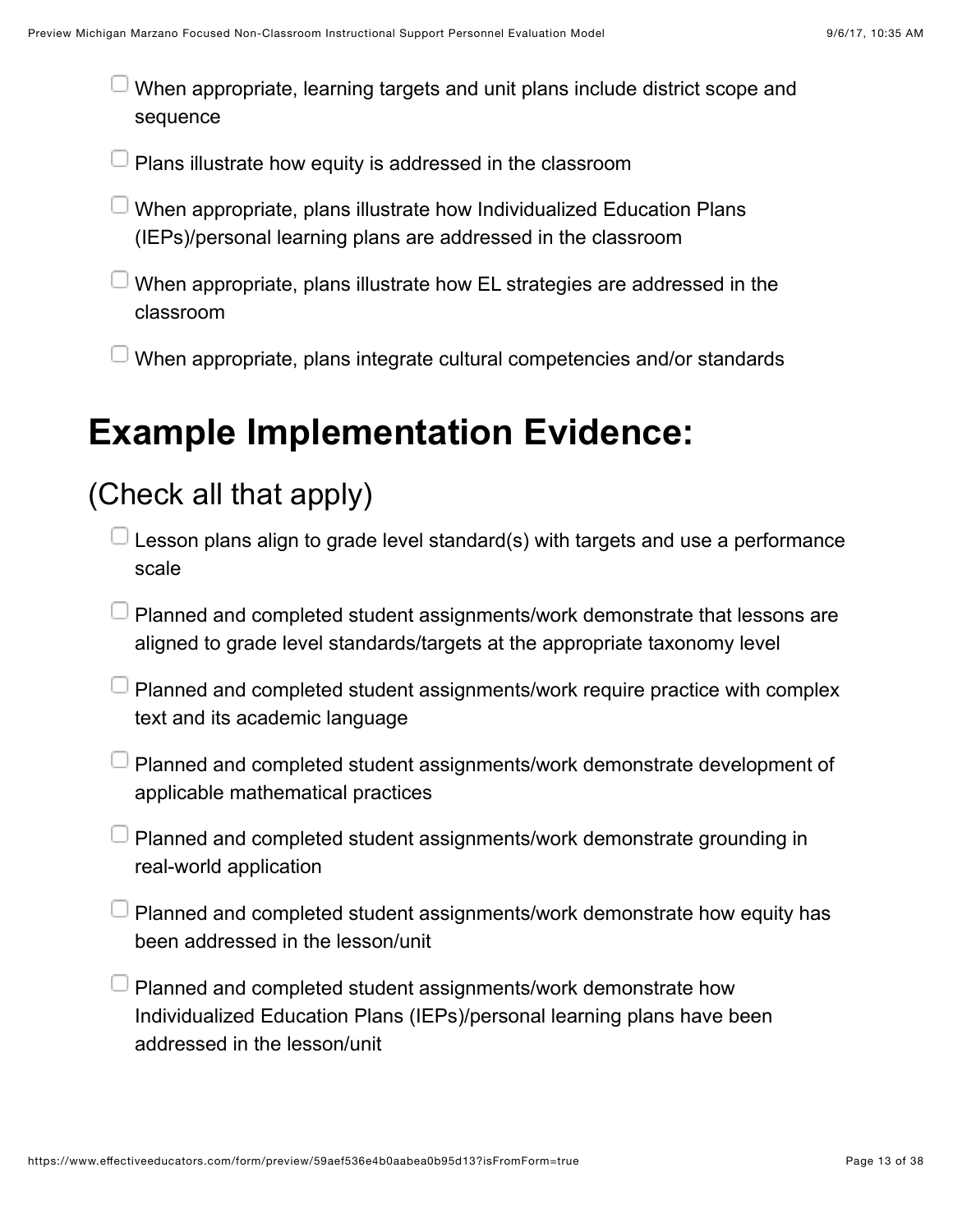$\Box$  Planned and completed student assignments/work demonstrate how EL strategies have been addressed in the lesson/unit

- $\Box$  Planned and completed student assignments/work indicate opportunities for students to insert content specific to their cultures
- $\Box$  Artifacts demonstrate the teacher helps others by sharing evidence of planning and implementing lesson/unit plans aligned to grade level standards (e.g. PLC notes, emails, blogs, sample units, discussion group)

#### **Resources:**

**[Scale](https://www.effectiveeducators.com/resource/show/591de619e4b01e7af3abd4e0?popup=true&lookforId=59aef532e4b0aabea0b95c41&title=Scale)** 

#### **Scale:**

Not Applicable Not Using Beginning Developing Applying Innovating

## <span id="page-13-0"></span>! **B. Identifying Critical Content**

**Focus Statement:** Instructional support member/teacher identifies critical content in a lesson or activity to which participants should pay particular attention.

**Desired Effect:** Students can identify critical versus non-critical content.

### **Evidences:**

## **Example Instructional Support Member/Teacher Instructional Techniques:**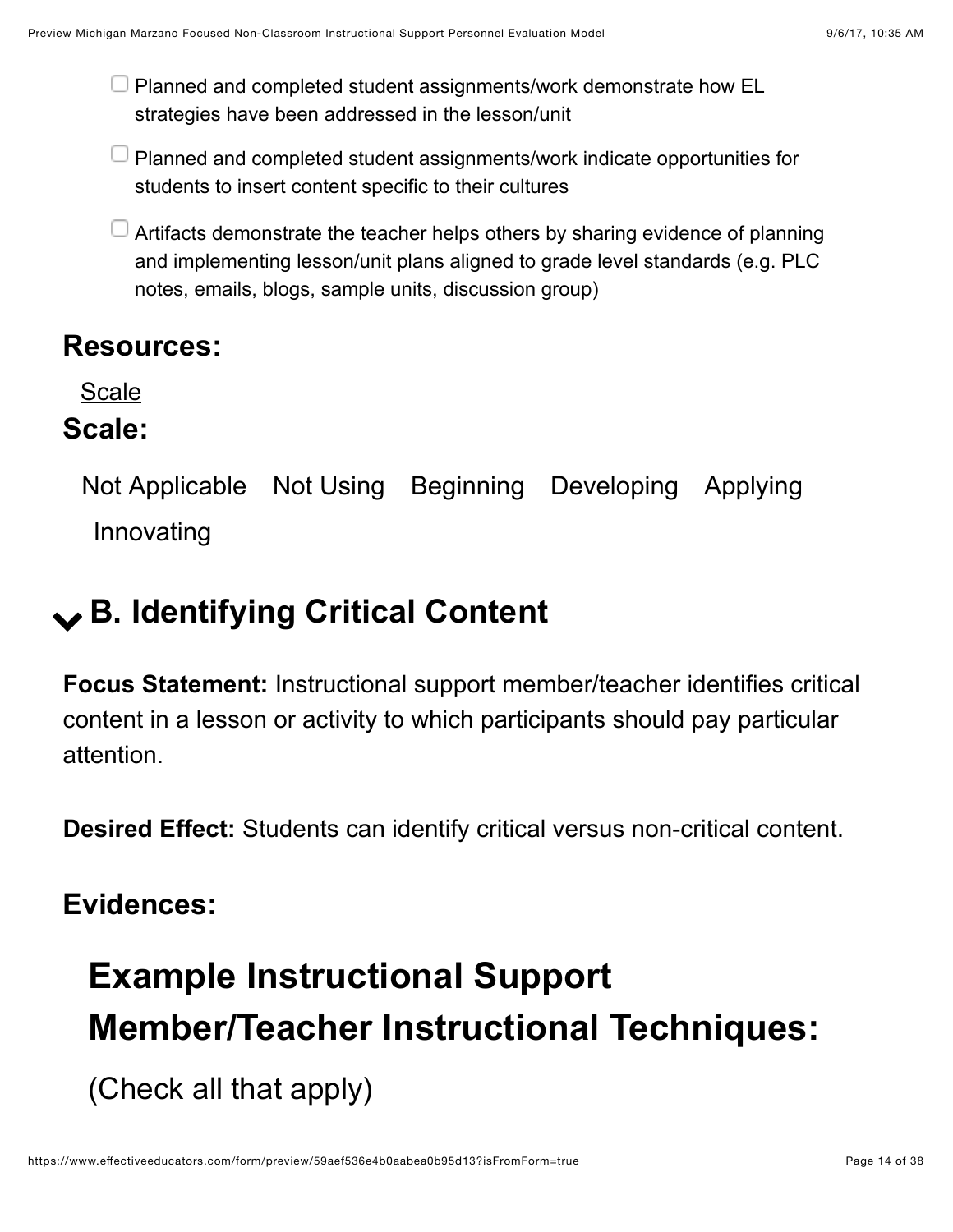Begins the lesson or activity by explaining why upcoming content is important

Accurately identifies critical content

- I Identifies content or information critical to their area of responsibility (i.e. media, technology, guidance)
- Cues the importance of upcoming content in some direct and/or indirect fashion
	- Tone of voice
	- Body position
	- Level of excitement
	- Marker technique

## **Example Student Evidence of Desired Effect:**

(Check all that apply)

Student evidence is obtained as the instructional support member/teacher uses a monitoring technique.

Percent of students who demonstrate achievement of the desired effect.



- Describe the level of importance of the content addressed in the lesson or activity
- Explain why it is important to pay attention to the content
- Body language and other visible behaviors indicate students pay attention to the critical content

#### **Resources:**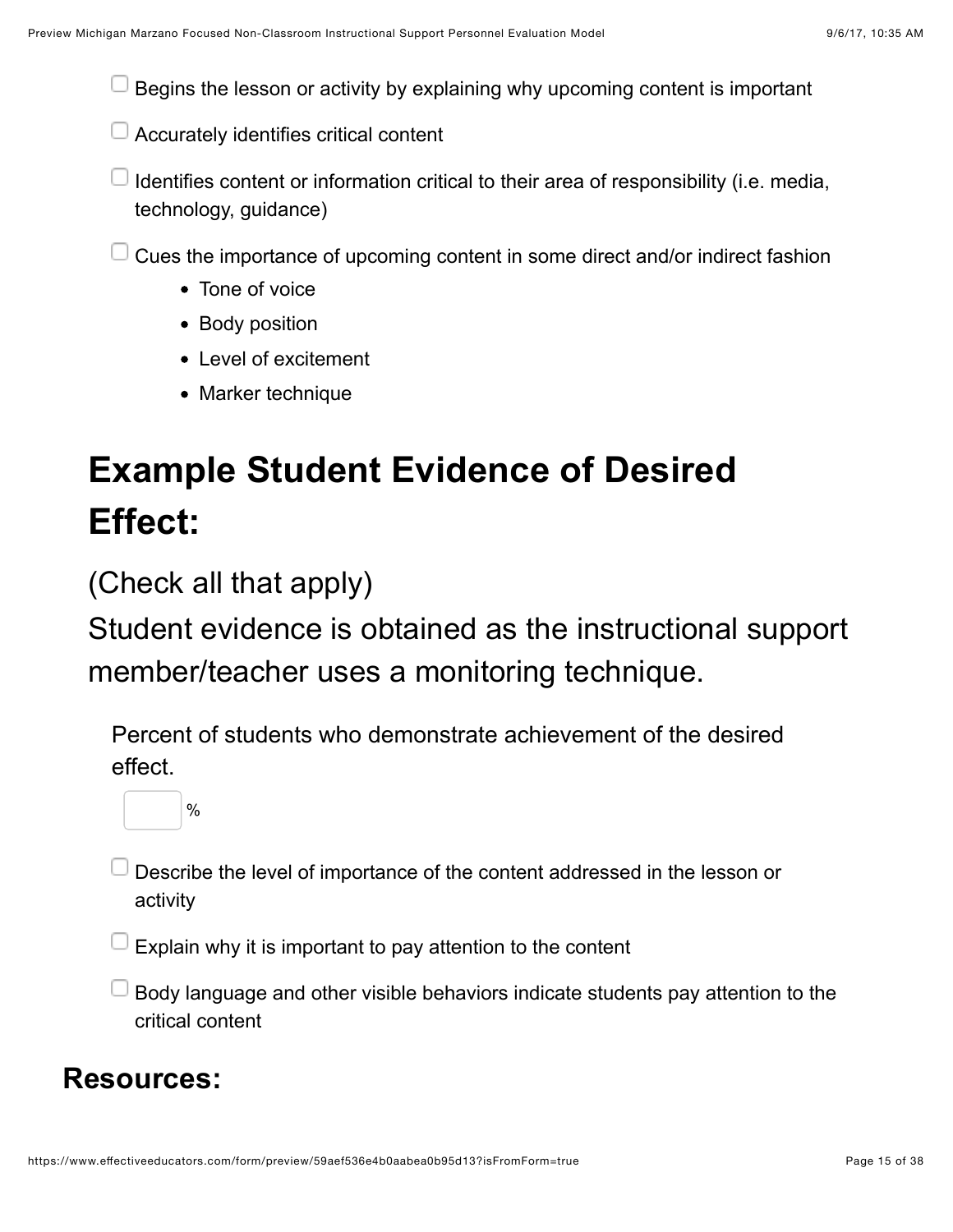#### [Scale](https://www.effectiveeducators.com/resource/show/591de6ebe4b01e7af3abd67b?popup=true&lookforId=59aef532e4b0aabea0b95c5a&title=Scale) **Scale:**

Not Applicable Not Using Beginning Developing Applying Innovating

## <span id="page-15-0"></span>! **C. Using Questioning Strategies**

**Focus Statement:** Instructional support member/teacher uses a sequence of increasingly complex questions that require students to critically think about the content.

**Desired Effect:** Students accurately elaborate on content. **Evidences:**

## **Example Instructional Support Member/Teacher Instructional Techniques:**

- $\Box$  Uses a sequence of increasingly complex questions as it relates to the content (text) with appropriate wait time
- $\Box$  Asks detail questions
- $\Box$  Asks category questions
- $\Box$  Asks elaboration questions (e.g. inferences, predictions, projections, definitions, generalizations, etc.)
- $\Box$  Asks students to provide evidence (e.g. prior knowledge, textual evidence, etc.) for their elaborations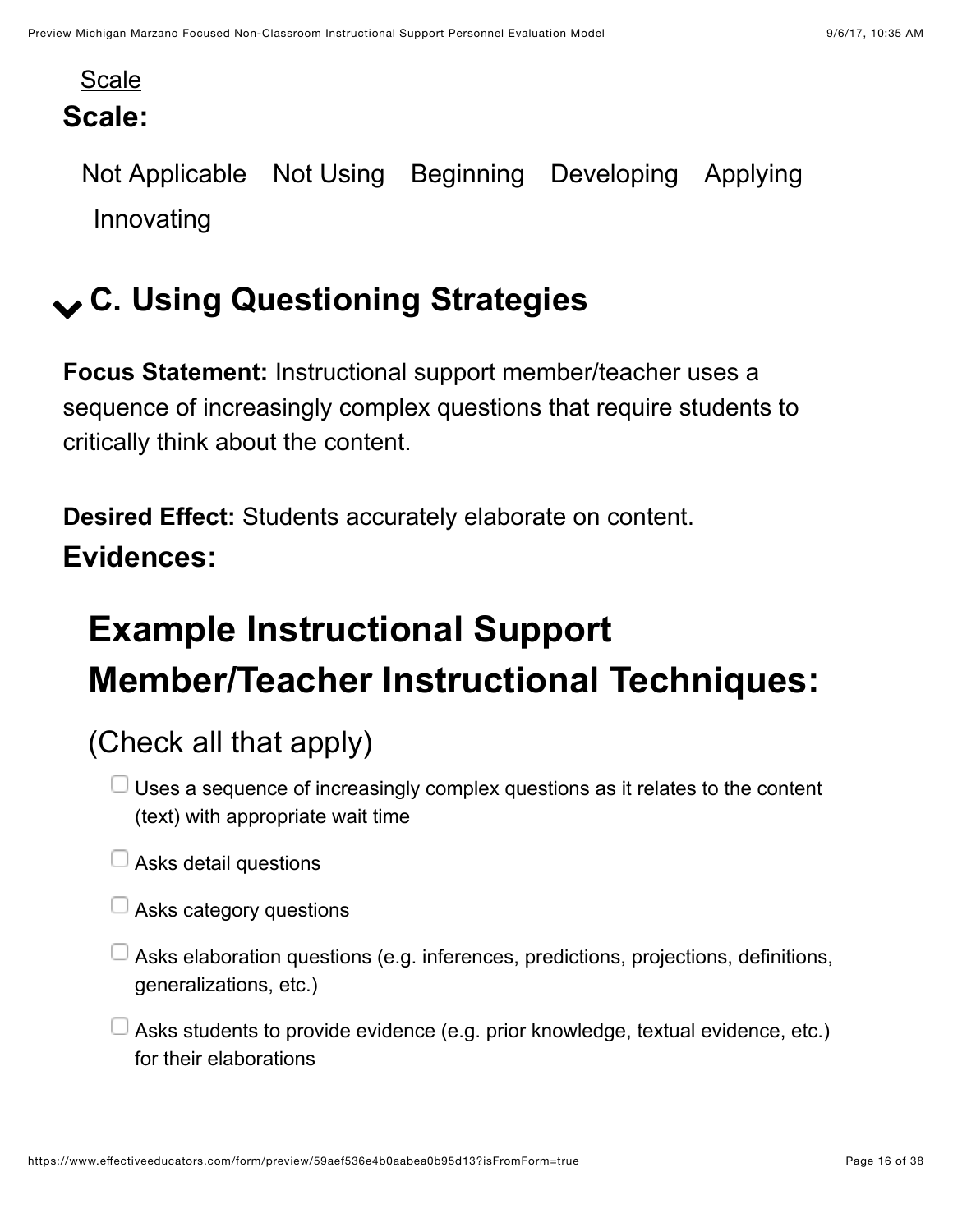$\Box$  Presents situations or problems that involve students analyzing how one idea relates to ideas that were not explicitly taught

Models the process of using evidence to support elaboration

- Models processes and proficiencies to support mathematical elaboration
- Models implementation of appropriate wait time when questioning

## **Example Student Evidence of Desired Effect:**

### (Check all that apply)

%

Student evidence is obtained as the instructional support member/teacher uses a monitoring technique.

Percent of students who demonstrate achievement of the desired effect.



- Identify characteristics of content-related categories
- $\Box$  Make general elaborations about the content
- Provide evidence and support for elaborations
- Identify basic relationships between ideas and how one idea relates to another
- Artifacts/student work demonstrate students can make well-supported elaborative inferences
- Discussions demonstrate students can make well-supported elaborative inferences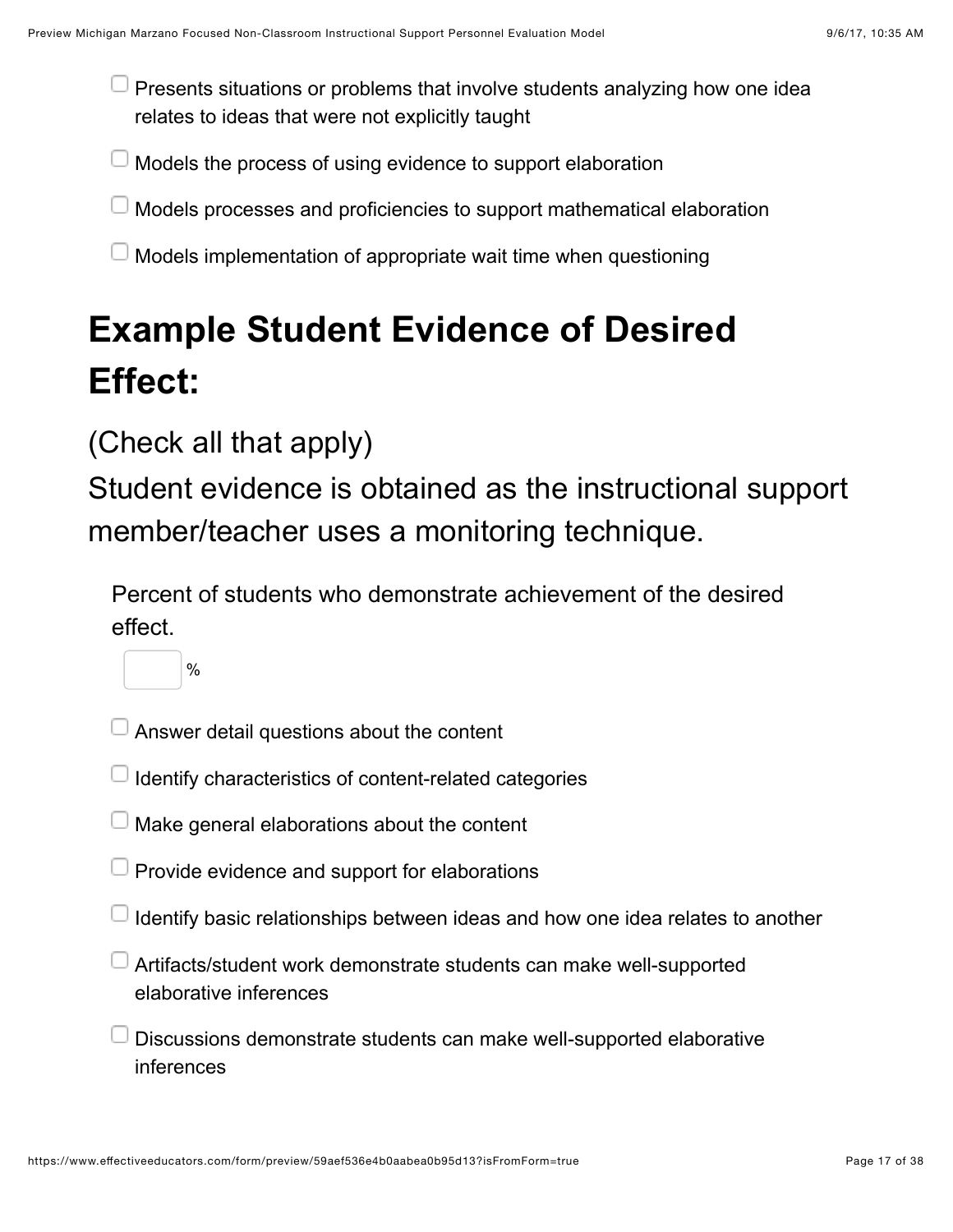Discussions are grounded in evidence from text, both literary and informational

Discussions and student work provide evidence of mathematical elaboration

#### **Resources:**

[Scale](https://www.effectiveeducators.com/resource/show/591de7a9e4b028cf75894883?popup=true&lookforId=59aef532e4b0aabea0b95c64&title=Scale)

#### **Scale:**

Not Applicable Not Using Beginning Developing Applying Innovating

## <span id="page-17-0"></span>! **D. Facilitating Groups**

**Focus Statement:** Instructional support member/teacher organizes students into appropriate groups to facilitate the learning of content.

**Desired Effect:** Students process content (i.e. new, going deeper, cognitively complex) as a result of group organization.

#### **Evidences:**

## **Example Instructional Support Member/Teacher Instructional Techniques:**

- (Check all that apply)
	- Establishes routines for student grouping and interaction for the expressed purpose of processing content
	- $\Box$  Provides guidance regarding group interactions and critiquing the reasoning of others
	- Provides guidance on one or more cognitive skills appropriate for the lesson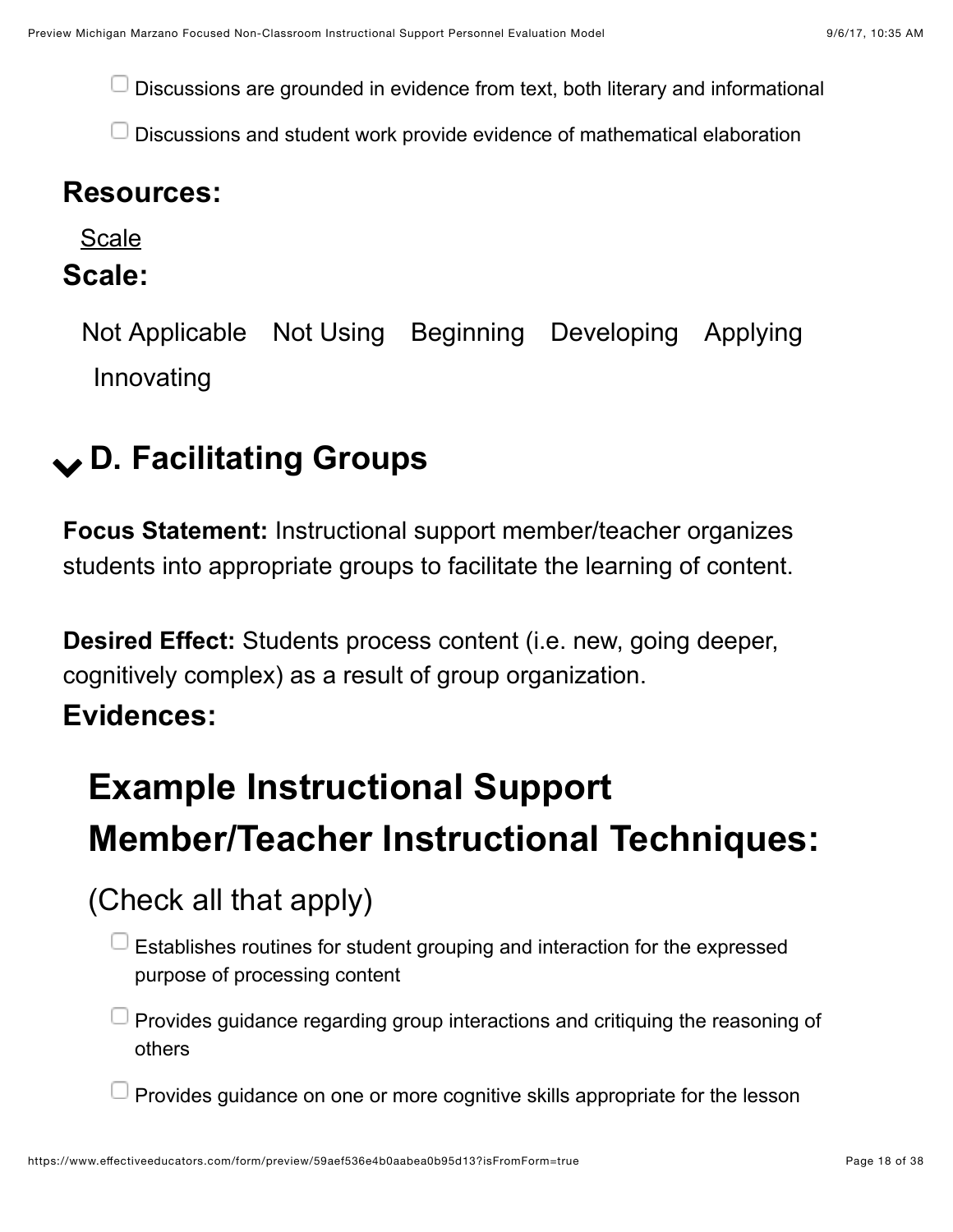Utilizes assignments or tasks at the appropriate taxonomy level of content

 $\Box$  Provides guidance on one or more conative skills

- Becoming aware of the power of interpretations
- Avoiding negative thinking
- Taking various perspectives
- Interacting responsibly
- Handling controversy and conflict resolution

Organizes students into ad hoc groups during individual lessons (i.e. use techniques to ensure equity)

 $\Box$  Uses various group processes and activities to reflect the taxonomy level of the learning targets

## **Example Student Evidence of Desired Effect:**

(Check all that apply)

Student evidence is obtained during group activities and/or student work.

Percent of students that demonstrate achievement of the desired effect.

 $\frac{0}{0}$ 

 $\perp$  Work within groups with an organized purpose

 $\Box$  Exhibit awareness of the power of interpretations

Avoid negative thinking

 $\Box$  Take various perspectives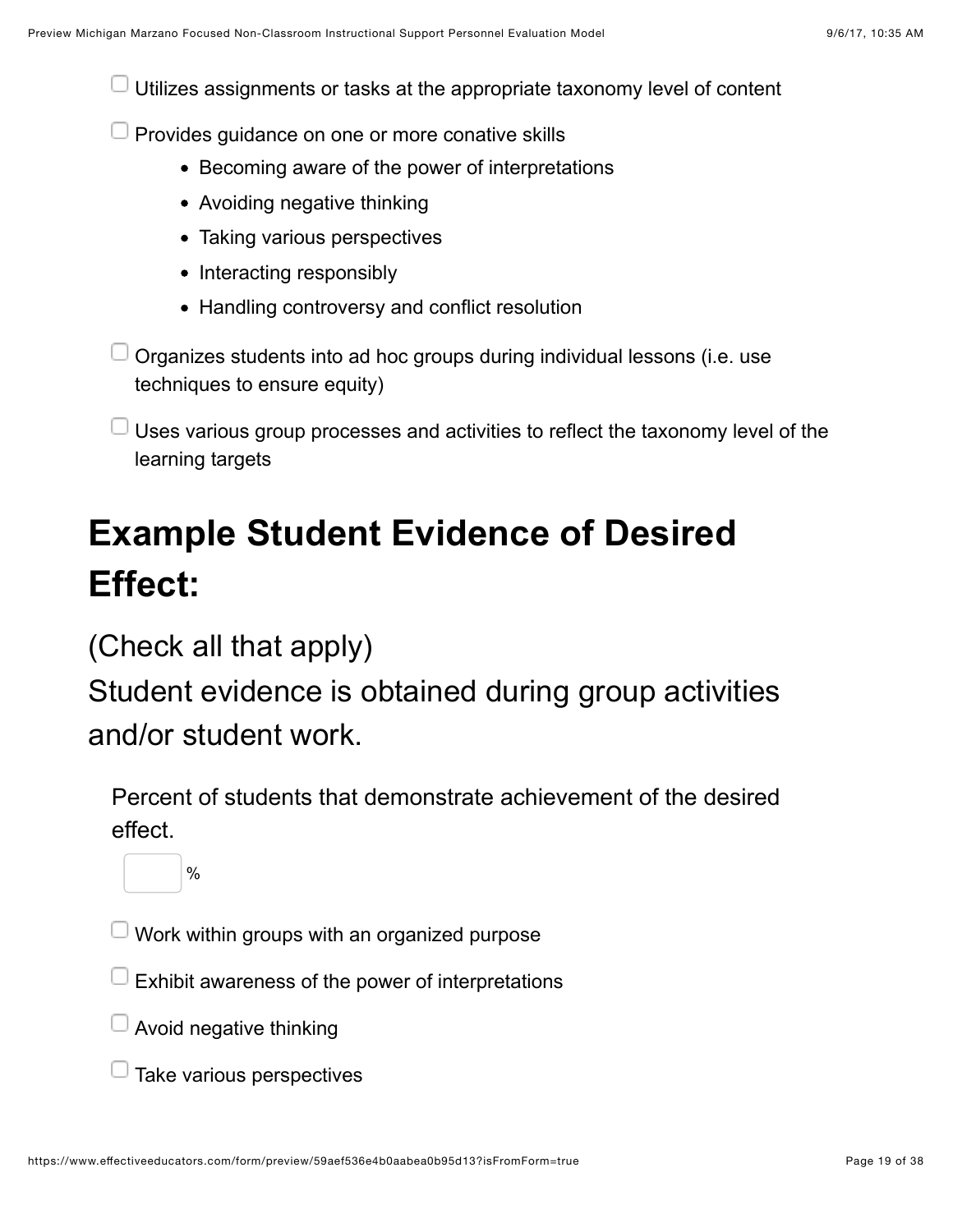Interact responsibly and respectfully critique the reasoning of others

- $\Box$  Appear to know how to handle controversy and conflict resolution
- $\Box$  Actively ask and answer questions about the content (i.e. assignments or tasks)
- $\Box$  Add their perspectives to discussions
- Generate clarifying questions about the content
- Explain individual student and/or group thinking about the content

 $\Box$  Take responsibility for the learning of peers

#### **Resources:**

[Scale](https://www.effectiveeducators.com/resource/show/591de847e4b08fd1d05c4f94?popup=true&lookforId=59aef533e4b0aabea0b95c7a&title=Scale)

#### **Scale:**

Not Applicable Not Using Beginning Developing Applying Innovating

## <span id="page-19-0"></span>! **E. Managing Student Behavior**

**Focus Statement:** Instructional support member/teacher establishes classroom rules and procedures that facilitate students working cooperatively and acknowledge students who adhere to rules and procedures.

**Desired Effect:** Students know and follow classroom rules and procedures (to facilitate learning) as a result of teacher acknowledgment. **Evidences:**

## **Example Instructional Support**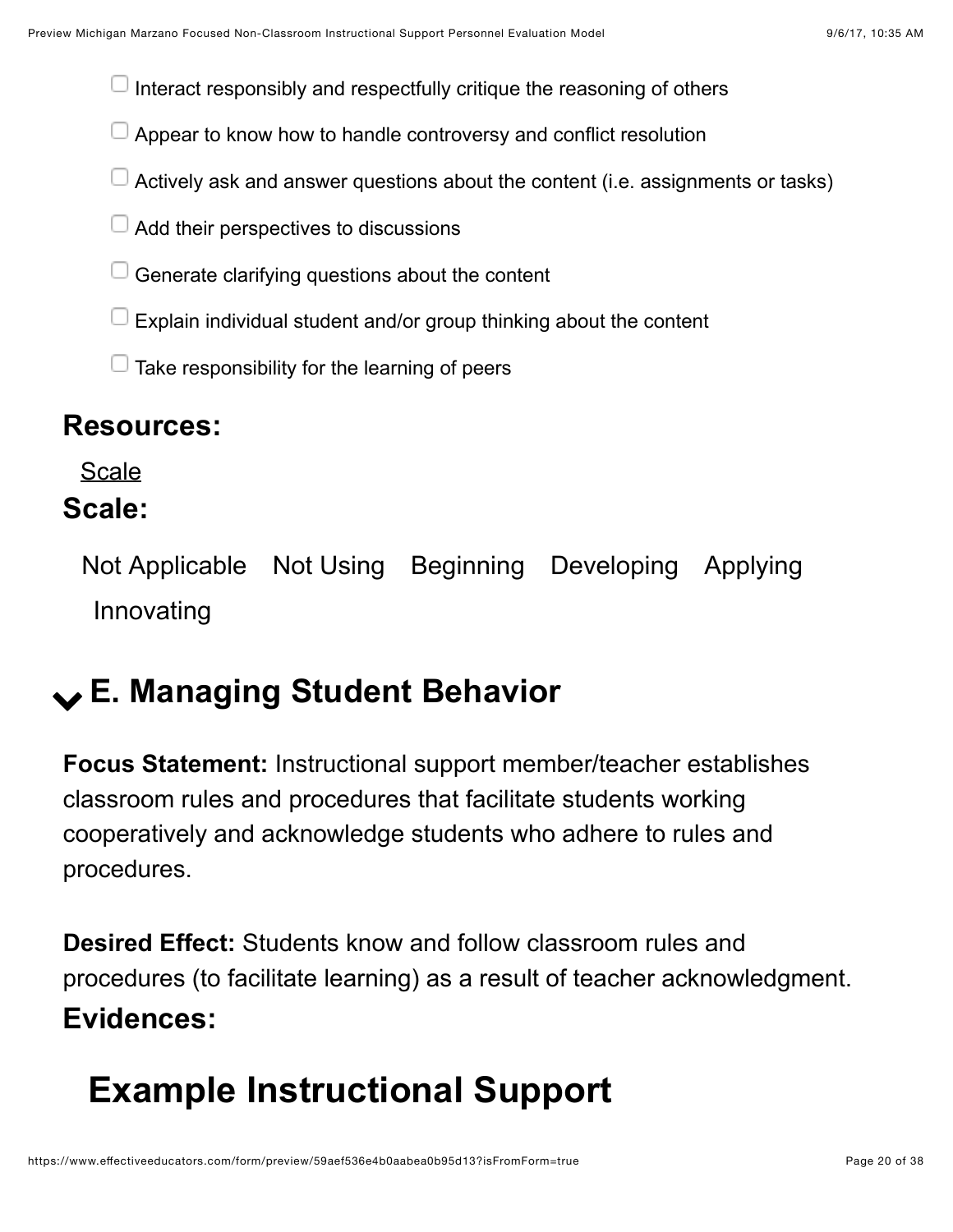## **Member/Teacher Instructional Techniques:**

### (Check all that apply)

- $\Box$  Involves students in designing classroom routines and procedures to develop a culturally responsive classroom
- Actively teaches student self-regulation strategies
- Uses classroom meetings to review and process rules and procedures to ensure equity
- $\Box$  Reminds students of rules and procedures
- Asks students to restate or explain rules and procedures
- $\Box$  Provides cues or signals when a rule or procedure should be used
- **Physically occupies all quadrants of the room**
- Scans the entire room, making eye contact with each student
- $\Box$  Recognizes potential sources of disruption and deal with them immediately
- $\Box$  Proactively addresses inflammatory situations
- Consistently exhibits "withitness" behaviors
- Recognizes and/or acknowledge students or groups who follow rules and procedures
- $\Box$  Organizes physical layout of the classroom to facilitate work in groups and easy access to materials

## **Example Student Evidence of Desired Effect:**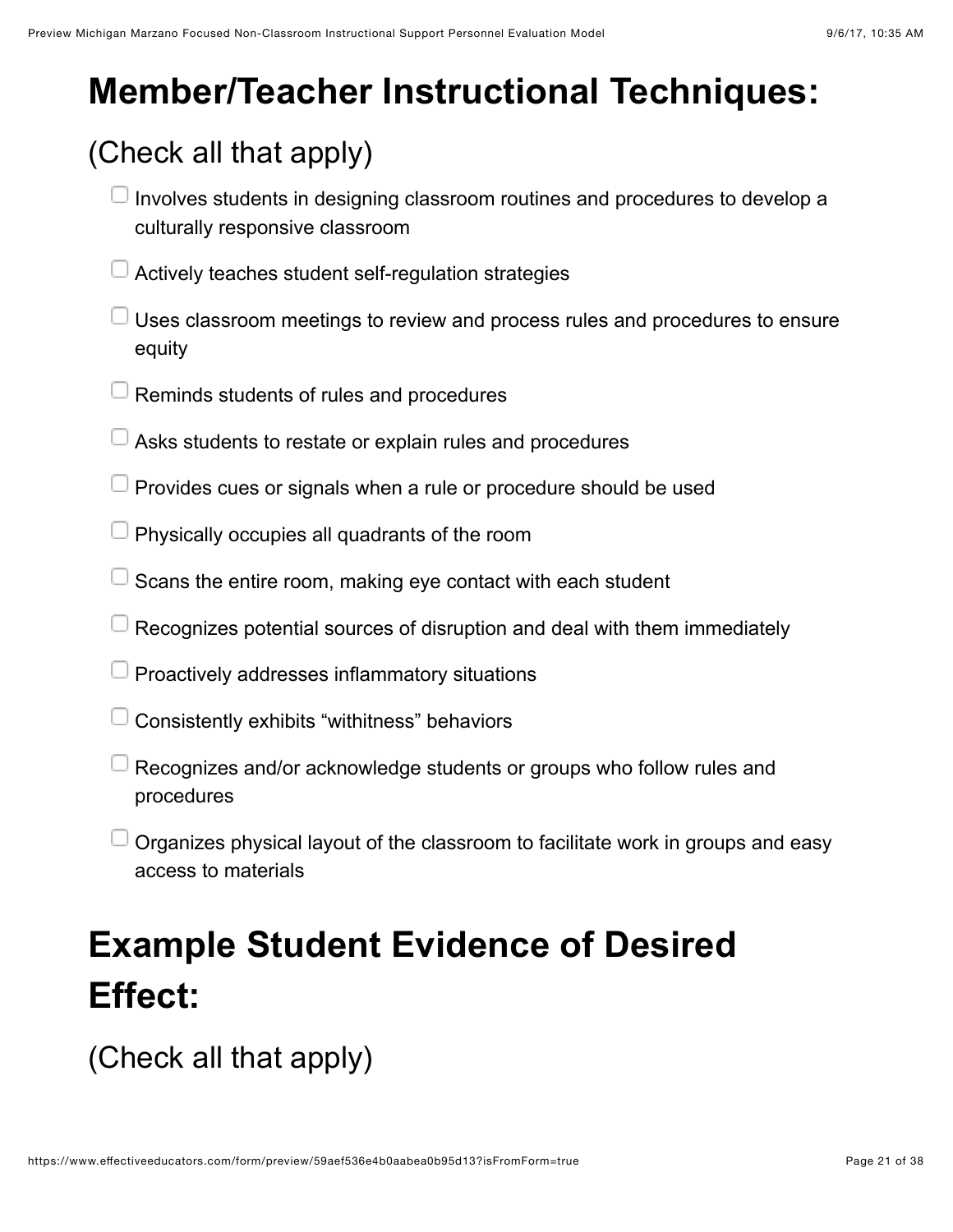### Student evidence is obtained during group activities and/or student work.

Percent of students that demonstrate achievement of the desired effect.



- $\Box$  Follow clear routines during class
- Explain classroom rules and procedures
- $\Box$  Describe the classroom as an orderly and safe environment
- Recognize cues and signals by the teacher
- Self-regulate behavior while working individually
- Self-regulate behavior while working in groups
- Recognize that the teacher is aware of their behavior
- Interact responsibly with teacher and other students
- Explain how the individuality of each student is honored in the classroom
- $\Box$  Describe the teacher as fair and responsive to individual students
- Describe the teacher as "aware of what is going on" or "has eyes on the back of his/her head"
- Respond appropriately to teacher direction and/or guidance regarding rules and procedures
- Move purposefully about the classroom and efficiently access materials

#### **Resources:**

[Scale](https://www.effectiveeducators.com/resource/show/591de953e4b0a9a36fe6dead?popup=true&lookforId=59aef533e4b0aabea0b95c8f&title=Scale) **Scale:**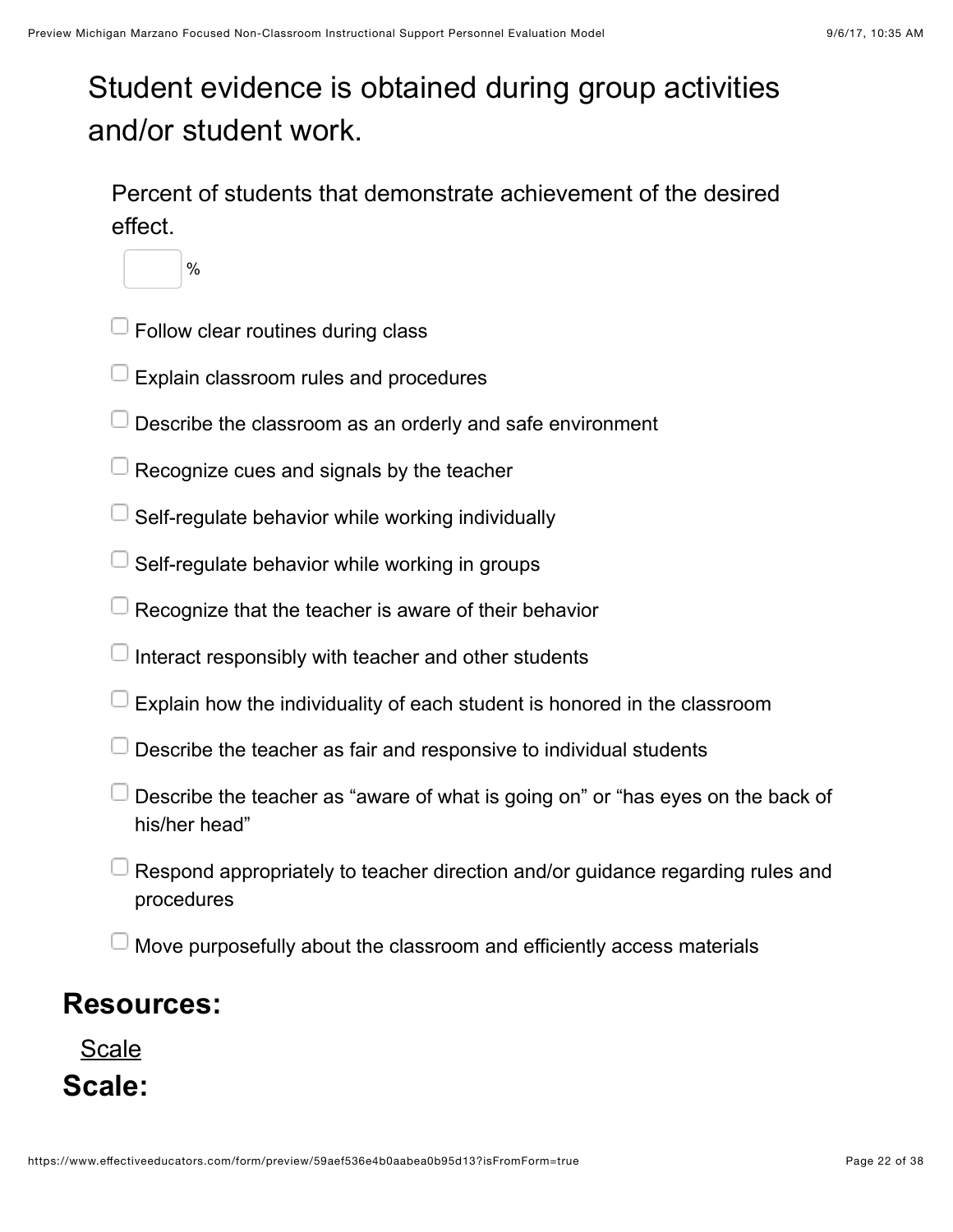Not Applicable Not Using Beginning Developing Applying Innovating

## <span id="page-22-0"></span>! **F. Using Engagement Strategies**

**Focus Statement:** Instructional support member/teacher uses engagement strategies to engage or re-engage students with the content.

**Desired Effect:** Students engage or re-engage with content as a result of teacher action.

**Evidences:**

## **Example Instructional Support Member/Teacher Instructional Techniques:**

- $\Box$  Takes action or uses specific strategies to re-engage students
- $\Box$  Uses academic games
- $\Box$  Manages response rates
- $\Box$  Uses physical movement
- $\Box$  Maintains a lively pace
- Uses crisp transitions from one activity to another
- Demonstrates intensity and enthusiasm for the content
- $\Box$  Uses friendly controversy
- $\Box$  Provides opportunities for students to talk about themselves as it relates to the content (i.e. incorporate cultural connections)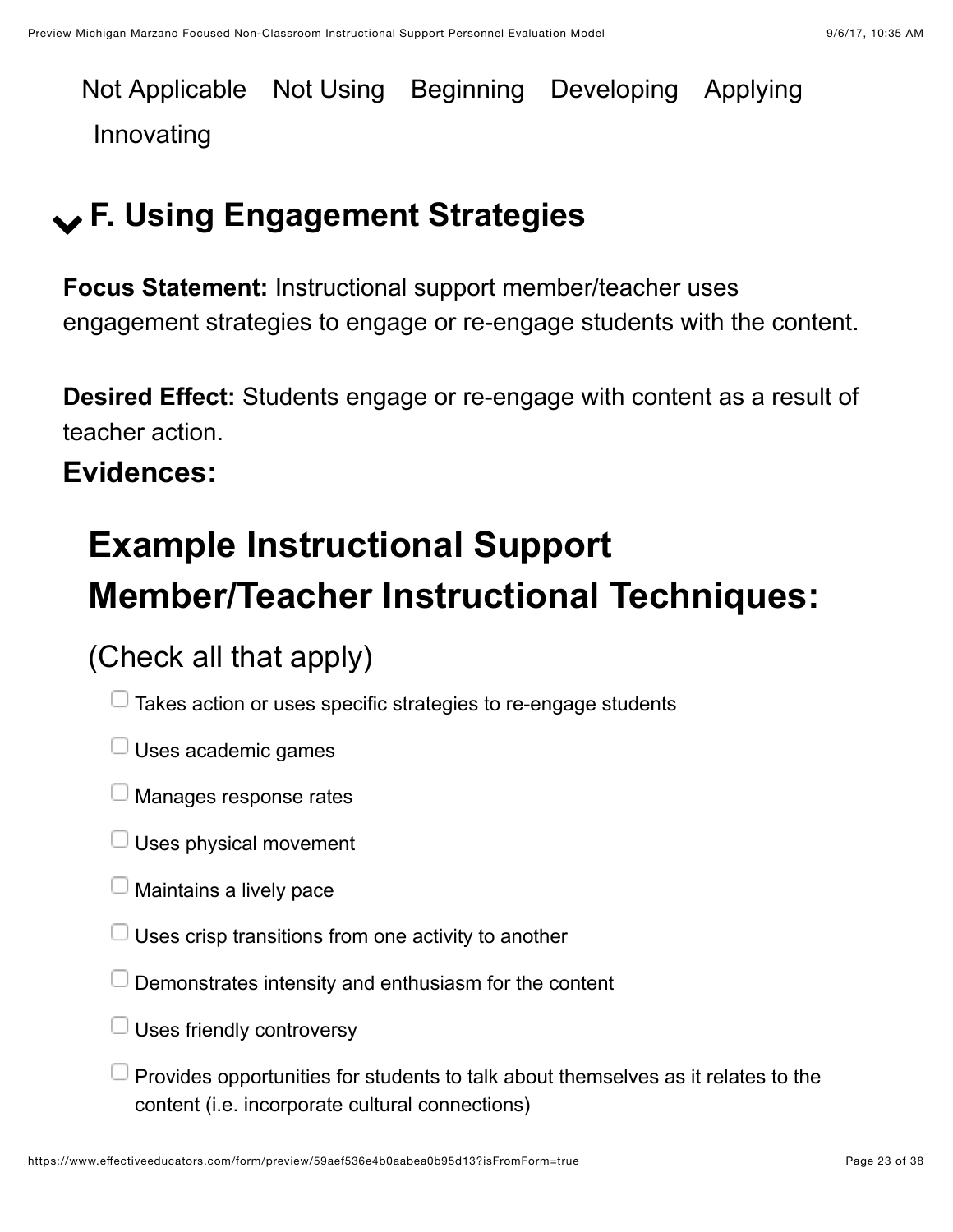$\Box$  Presents unusual or intriguing information about the content

## **Example Student Evidence of Desired Effect:**

(Check all that apply)

Student evidence is obtained during group activities and/or student work.

Percent of students that demonstrate achievement of the desired effect.



- Behaviors show awareness that the teacher is noticing students' level of engagement
- Behaviors show the engagement strategy increases engagement
- $\Box$  Student-centered tasks and processes produce high levels of engagement
- $\Box$  Talk with groups or in response to questions is focused on critical content
- Engage in the critical content with enthusiasm
- Self-regulate engagement and engagement of peers
- Actions show students are motivated by the teacher
- Behaviors show students are inspired by the teacher
- Multiple students or the entire class respond to questions posed by the teacher
- <sup>1</sup> Artifacts/student work indicate students are engaged in the critical content

#### **Resources:**

#### [Scale](https://www.effectiveeducators.com/resource/show/58dbfa46e4b0539c02d39167?popup=true&lookforId=59aef533e4b0aabea0b95cac&title=Scale)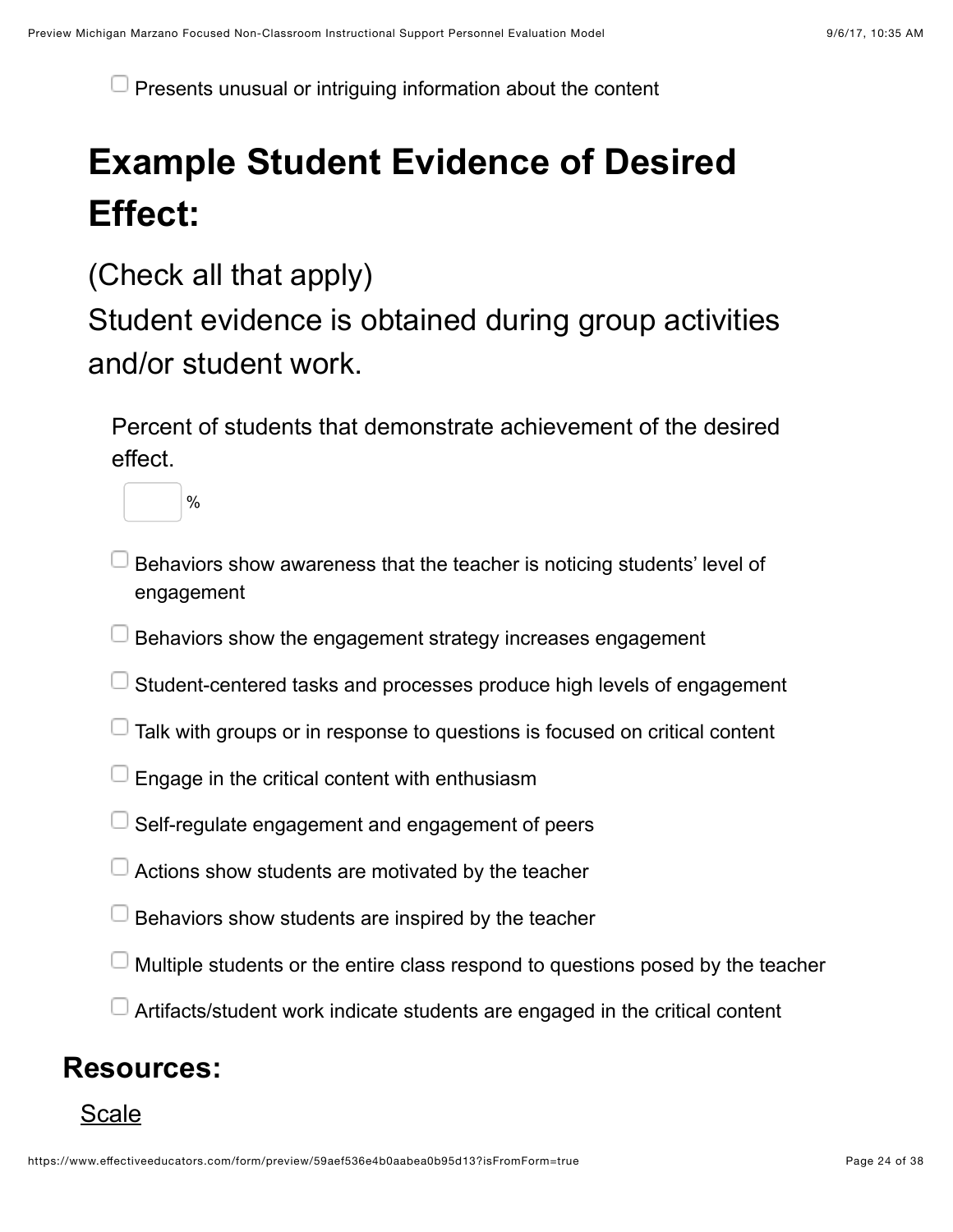#### **Scale:**

Not Applicable Not Using Beginning Developing Applying Innovating

### <span id="page-24-0"></span>Continuous Improvement of Professional Practice

## <span id="page-24-1"></span>! **Reflecting and Evaluating Personal Performance**

**Focus Statement:** Instructional support member reflects and evaluates the effectiveness of specific practices and behaviors.

**Desired Effect:** Instructional support member identifies specific practices and behaviors on which to improve.

#### **Evidences:**

## **Example Instructional Support Member Evidence:**

### (Check all that apply)

 $\Box$  Uses a reflection process for analysis of specific strengths and weaknesses

- $\Box$  Keeps track of specifically identified focus areas for improvement
- $\Box$  Identifies and keeps track of specific areas identified based on individual interest
- $\Box$  Describes how specific areas for improvement are identified
- Collects and compiles evidence of the effects of specific practices and behaviors related to their area of responsibility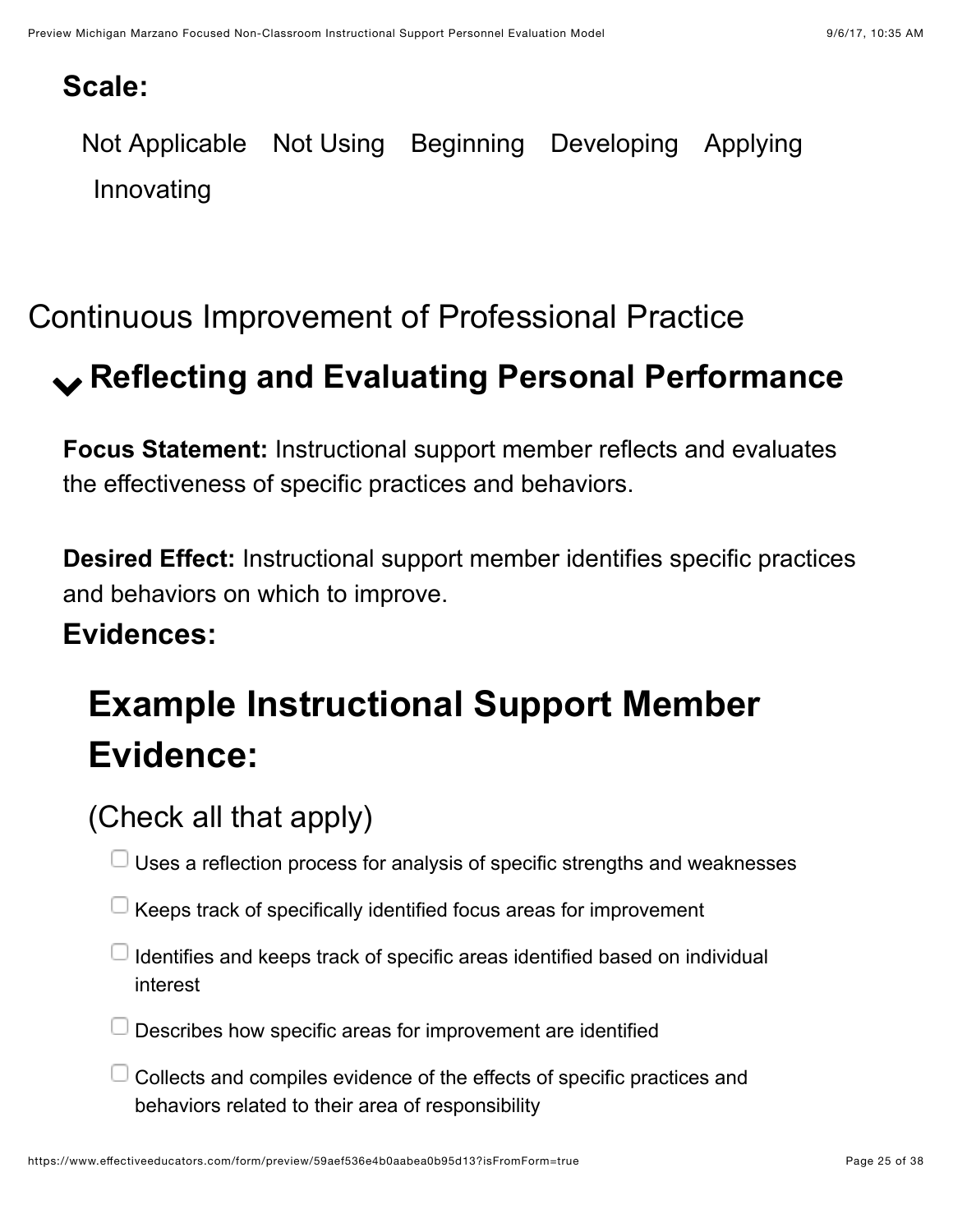$\Box$  Provides a written analysis of specific causes of success or difficulty

 $\Box$  Explains the differential effects of specific strategies and behaviors that yield results

Exhibits characteristics of a growth mindset

#### **Resources:**

[Scale](https://www.effectiveeducators.com/resource/show/591dec7ce4b01e7af3abe10a?popup=true&lookforId=59aef534e4b0aabea0b95cc4&title=Scale)

#### **Scale:**

Not Applicable Not Using Beginning Developing Applying Innovating

### <span id="page-25-0"></span>! **Using Data and Feedback to Support Changes to Professional Practice**

**Focus Statement:** Instructional support member uses data and feedback to develop and implement a professional growth plan with specific and measurable goals, action steps, and timelines for measuring progress.

**Desired Effect:** Instructional support member demonstrates professional growth.

#### **Evidences:**

## **Example Instructional Support Member Evidence:**

(Check all that apply)

Develops a written growth plan that outlines measurable goals, action steps, manageable timelines, and appropriate resources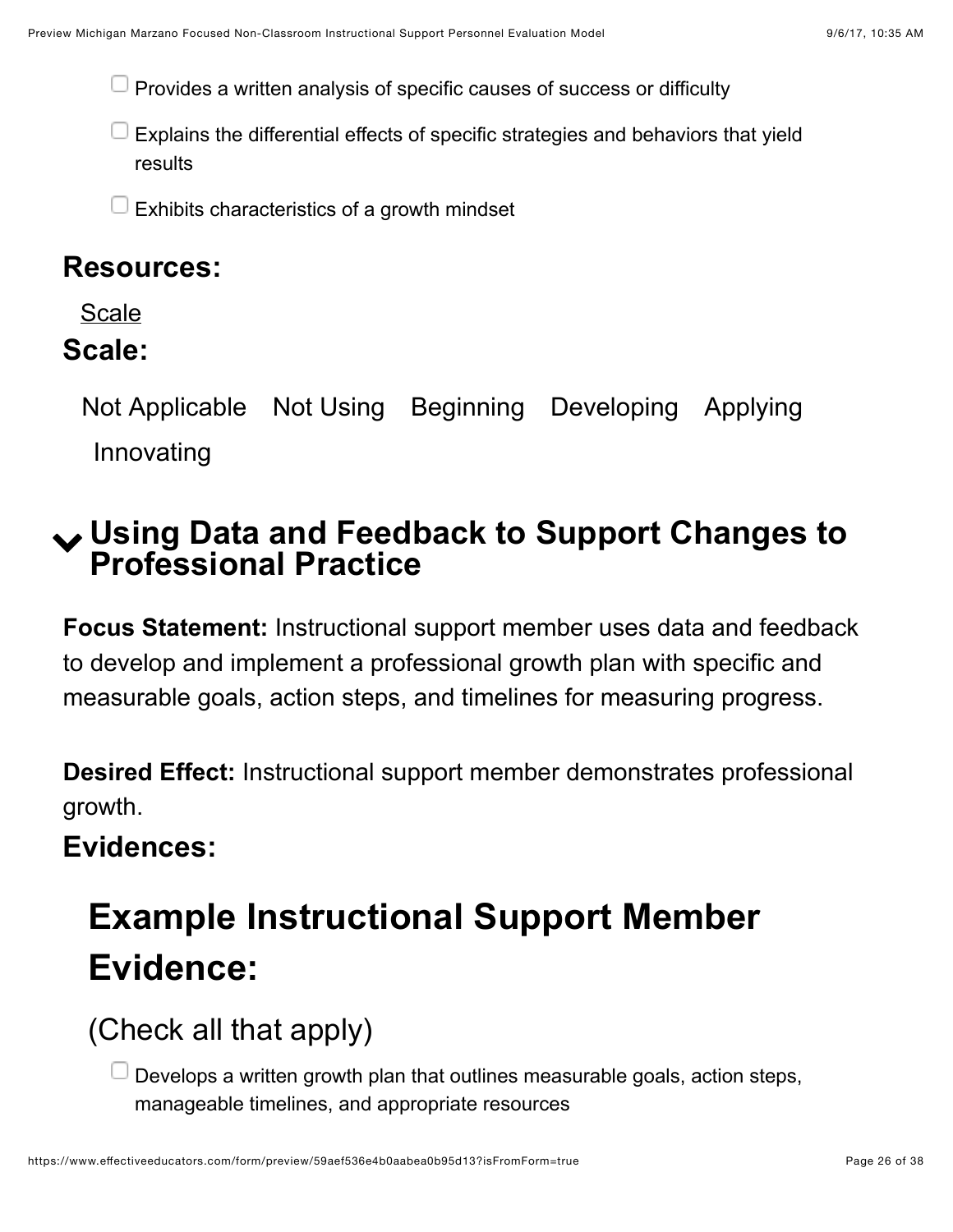|  | $\Box$ Identifies the data and feedback used to develop a professional growth plan |  |
|--|------------------------------------------------------------------------------------|--|
|  |                                                                                    |  |

- $\Box$  Describes the professional growth plan using specific and measurable goals, action steps, manageable timelines, and appropriate resources
- $\Box$  Constructs a plan that outlines a method for charting progress toward established goals supported by evidence (e.g. achievement data, artifacts, interviews or surveys from peers, participants, and observer feedback)
- $\Box$  Describes progress toward meeting the goals outlined in the plan as supported by evidence
- Charts progress toward professional growth plan goals and supports by evidence
- Seeks mentorship from experts in area of professional responsibility
- Seeks innovative ways to improve professional practice

#### **Resources:**

[Scale](https://www.effectiveeducators.com/resource/show/591df117e4b08fd1d05c5f83?popup=true&lookforId=59aef534e4b0aabea0b95cce&title=Scale)

#### **Scale:**

Not Applicable Not Using Beginning Developing Applying Innovating

### <span id="page-26-0"></span>Professional Responsibilities

### <span id="page-26-1"></span>! **Demonstrating Knowledge of Professional Practice (Area of Expertise)**

**Focus Statement:** Instructional support member demonstrates knowledge of professional practice related to his/her area of expertise.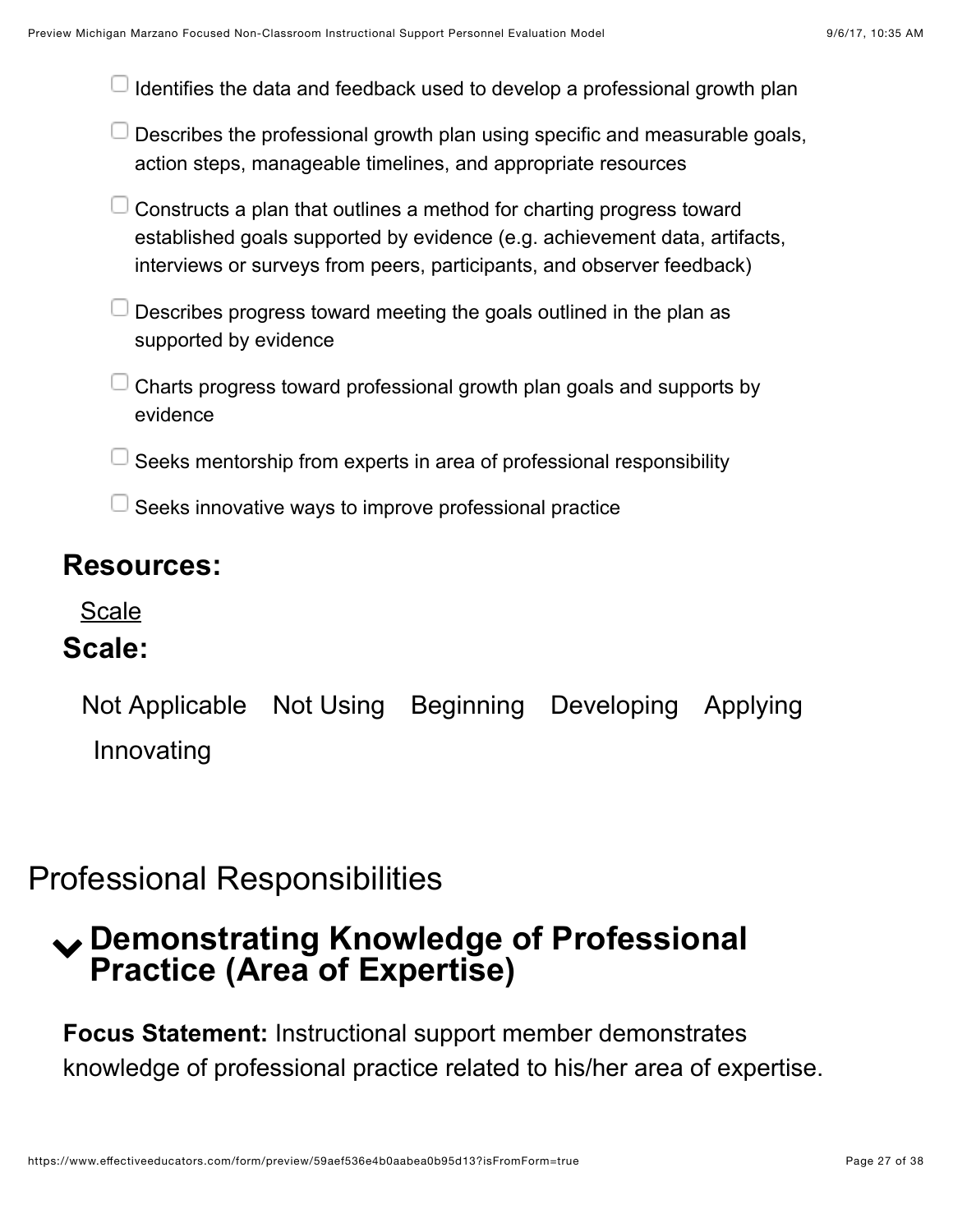**Desired Effect:** Instructional support member is recognized by the school/district as an expert in their area of expertise.

### **Evidences:**

## **Example Instructional Support Member Evidence:**

### (Check all that apply)

|  |  | $\Box$ Participates in professional development opportunities |  |  |
|--|--|---------------------------------------------------------------|--|--|
|--|--|---------------------------------------------------------------|--|--|

- Demonstrates knowledge of processes and protocols associated with professional area of expertise
- $\Box$  Demonstrates knowledge of state and federal laws associated with professional area of expertise
- $\perp$  Keeps record of specific situations during which he/she mentored other instructional support members
- $\Box$  Contributes and shares expertise and new ideas with colleagues to enhance learning in formal and informal ways
- Serves as an appropriate role model (i.e. mentor, coach, presenter, researcher) regarding specific educational strategies and behaviors
- $\Box$  Leads or facilitates professional development activities
- Disseminates information in an accurate manner
- Provides accessibility for professional services to students and school
- Describes specific situations in which he/she has mentored colleagues to share expertise
- Artifacts/evidence confirm recognition as an expert (e.g. surveys, feedback notes, articles, publications, etc.)

#### **Resources:**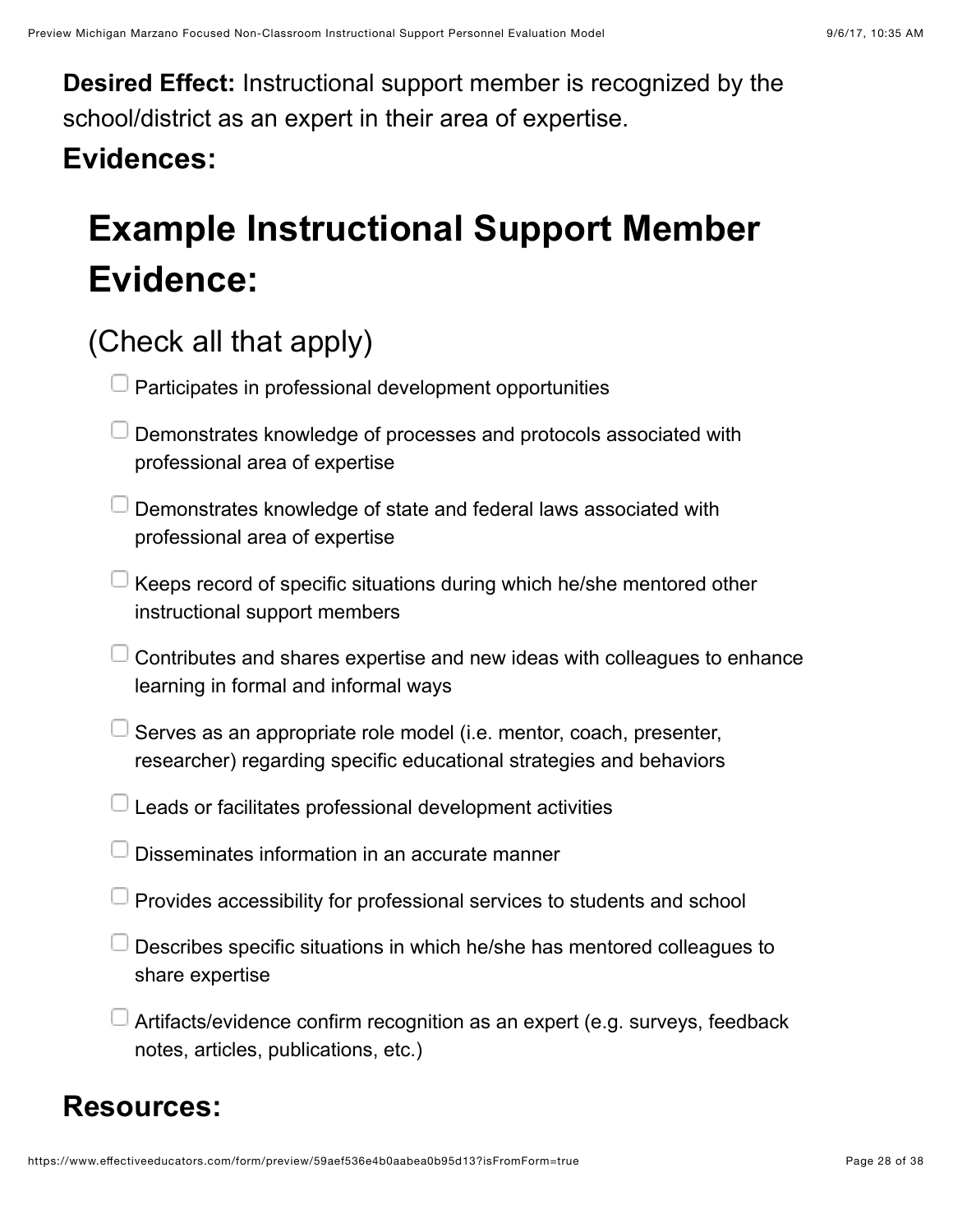#### [Scale](https://www.effectiveeducators.com/resource/show/591df1dfe4b08fd1d05c60e2?popup=true&lookforId=59aef534e4b0aabea0b95cd9&title=Scale) **Scale:**

Not Applicable Not Using Beginning Developing Applying Innovating

### <span id="page-28-0"></span>! **Promoting Positive Interactions with Colleagues and the Community**

**Focus Statement:** Instructional support member interacts with colleagues and the school community in a positive manner to promote positive home/school relationships that support learning.

**Desired Effect:** Positive relationships result in support for learning. **Evidences:**

## **Example Instructional Support Member Evidence:**

### (Check all that apply)

 $\perp$  Works cooperatively with appropriate colleagues to address issues that impact the school

 $\Box$  Establishes working relationships that demonstrate integrity, confidentiality, respect, flexibility, fairness, and trust

 $\Box$  Accesses available expertise and resources to support the school

Describes situations in which he/she interacts positively with colleagues to promote and support learning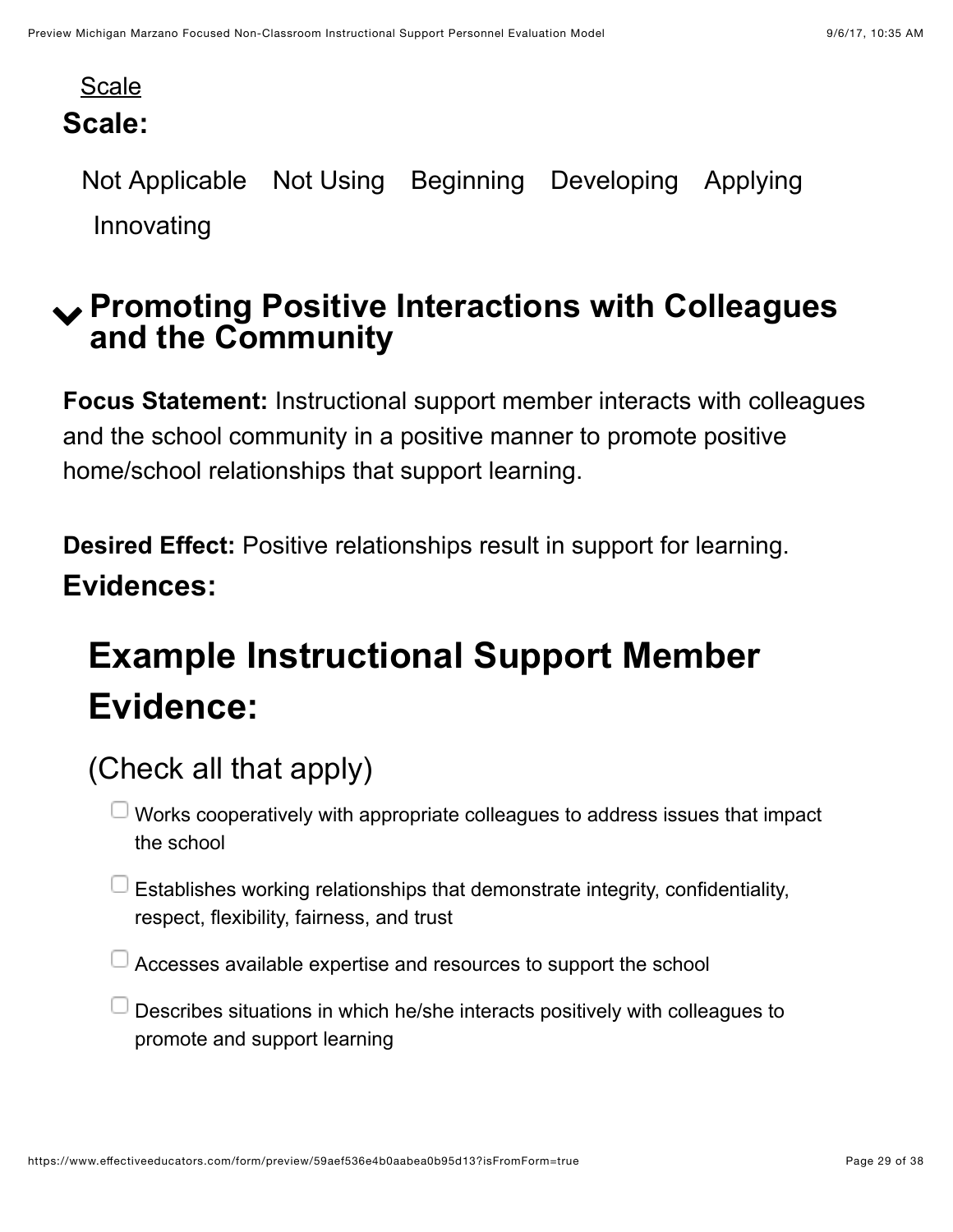| $\Box$ Describes situations in which he/she helped extinguish negative conversations |
|--------------------------------------------------------------------------------------|
| about other colleagues                                                               |

- Fosters collaborative partnerships with parents to enhance participant success in a manner that demonstrates integrity, confidentiality, respect, flexibility, fairness, and trust
- $\Box$  Communicates with parents in a consistent and timely manner regarding student expectations, progress, and/or concerns
- Encourages parent involvement in classroom and school activities
- Demonstrates awareness and sensitivity to social, cultural, and language backgrounds of families
- $\perp$  Uses multiple means and modalities to communicate with families
- Responds to requests for support, and/or assistance promptly
- Respects and maintains confidentiality of student/family information
- Describes instances when he/she interacted positively with students, parents, and/or the community
- $\Box$  Describes instances in which he/she helped extinguish negative conversations about students, parents, and/or the community
- Participates as an active member of a Professional Learning Community
- $\Box$  Collaborates with the school community

#### **Resources:**

#### [Scale](https://www.effectiveeducators.com/resource/show/591df2efe4b028cf75895fb2?popup=true&lookforId=59aef535e4b0aabea0b95ce8&title=Scale)

#### **Scale:**

Not Applicable Not Using Beginning Developing Applying Innovating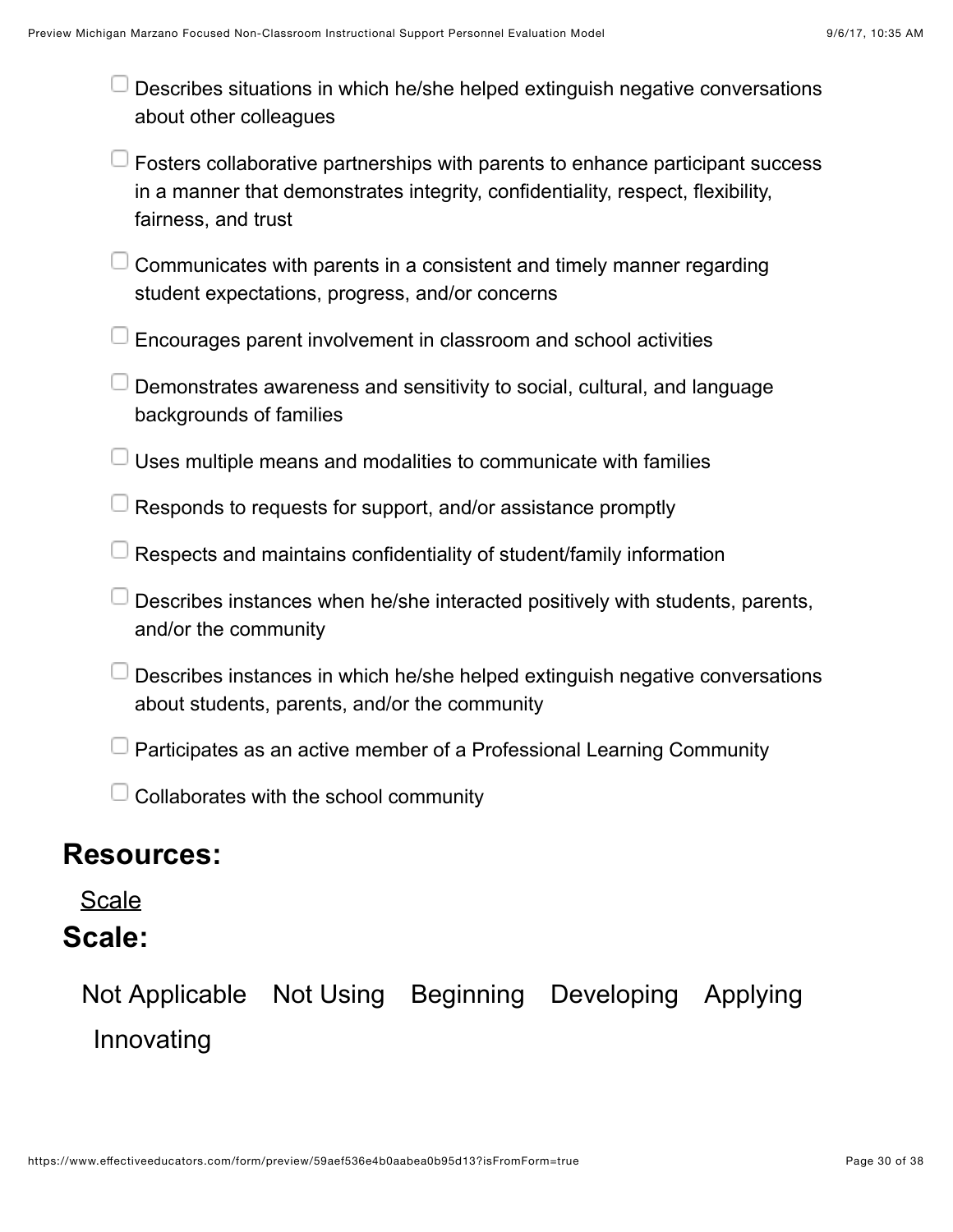### <span id="page-30-0"></span>! **Adhering to School and District Policies and Procedures**

**Focus Statement:** Instructional support member is knowledgeable about and adheres to school and district policies and procedures.

**Desired Effect:** Instructional support member self-monitors adherence to district policies and procedures.

**Evidences:**

## **Example Instructional Support Member Evidence:**

- $\Box$  Performs assigned duties
- $\Box$  Follows policies, regulations, and procedures
- $\Box$  Maintains accurate records (e.g. participant progress, completion of assignments, non-instructional records)
- Fulfills responsibilities in a timely manner
- $\Box$  Demonstrates understanding of legal issues related to students and families
- Demonstrates personal integrity
- Ensures privacy and confidentiality
- $\Box$  Documents specific situations in which he/she adheres to rules and procedures
- $\Box$  Knows and adheres to state code of ethics, professional standards and code of conduct applicable to the position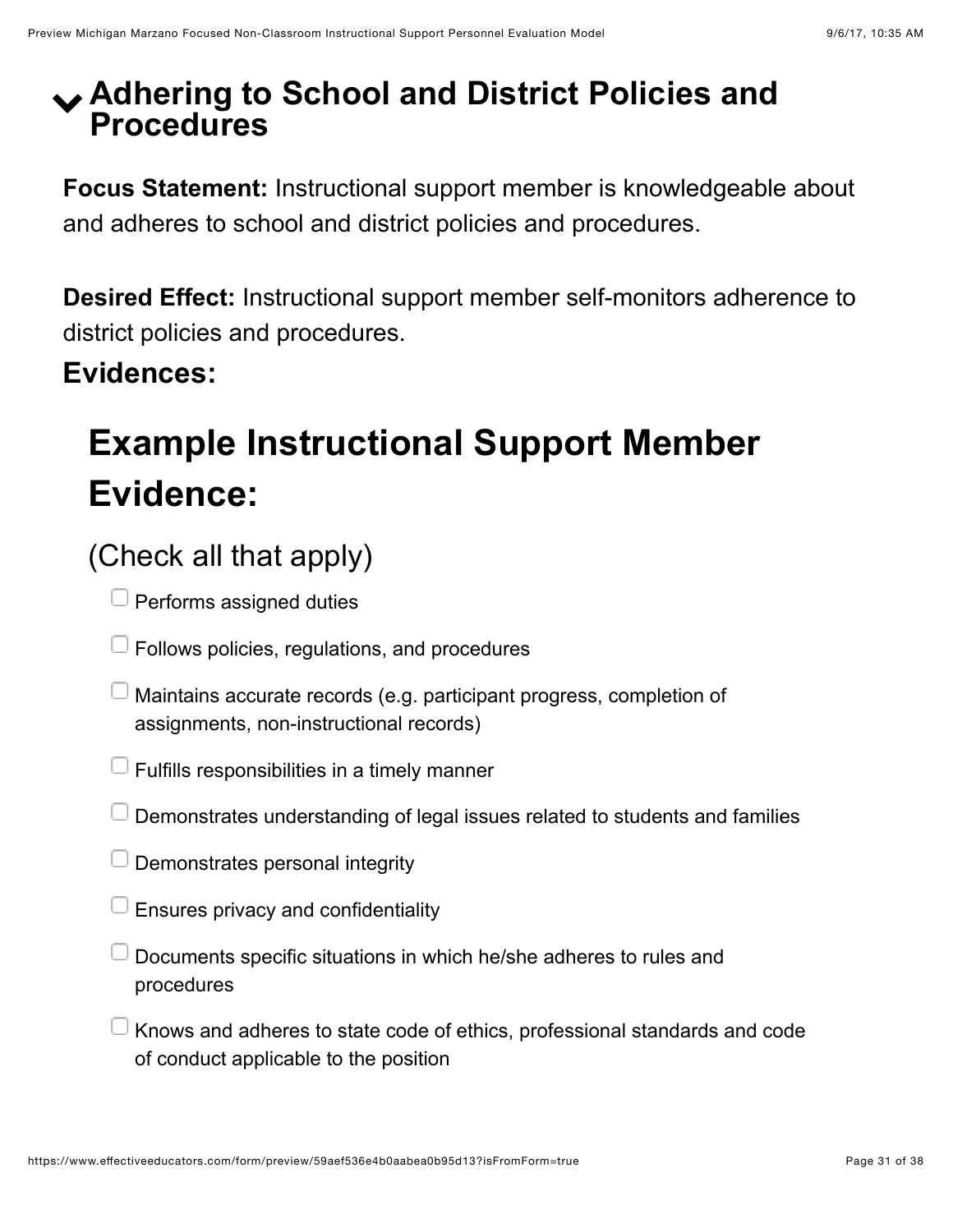#### **Resources:**

[Scale](https://www.effectiveeducators.com/resource/show/591df3b7e4b08fd1d05c63e7?popup=true&lookforId=59aef535e4b0aabea0b95cfb&title=Scale)

#### **Scale:**

Not Applicable Not Using Beginning Developing Applying Innovating

### <span id="page-31-0"></span>! **Supporting and Participating in School and District Initiatives**

**Focus Statement:** Instructional support member supports and participates in school and district initiatives relevant to area of responsibility.

**Desired Effect:** Instructional support member actively supports and participates in school and district initiatives.

#### **Evidences:**

## **Example Instructional Support Member Evidence:**

### (Check all that apply)

Participates in school activities and events as appropriate to support students and the school community

Serves on school and district committees

 $\Box$  Participates in professional development opportunities

Works to achieve school and district improvement goals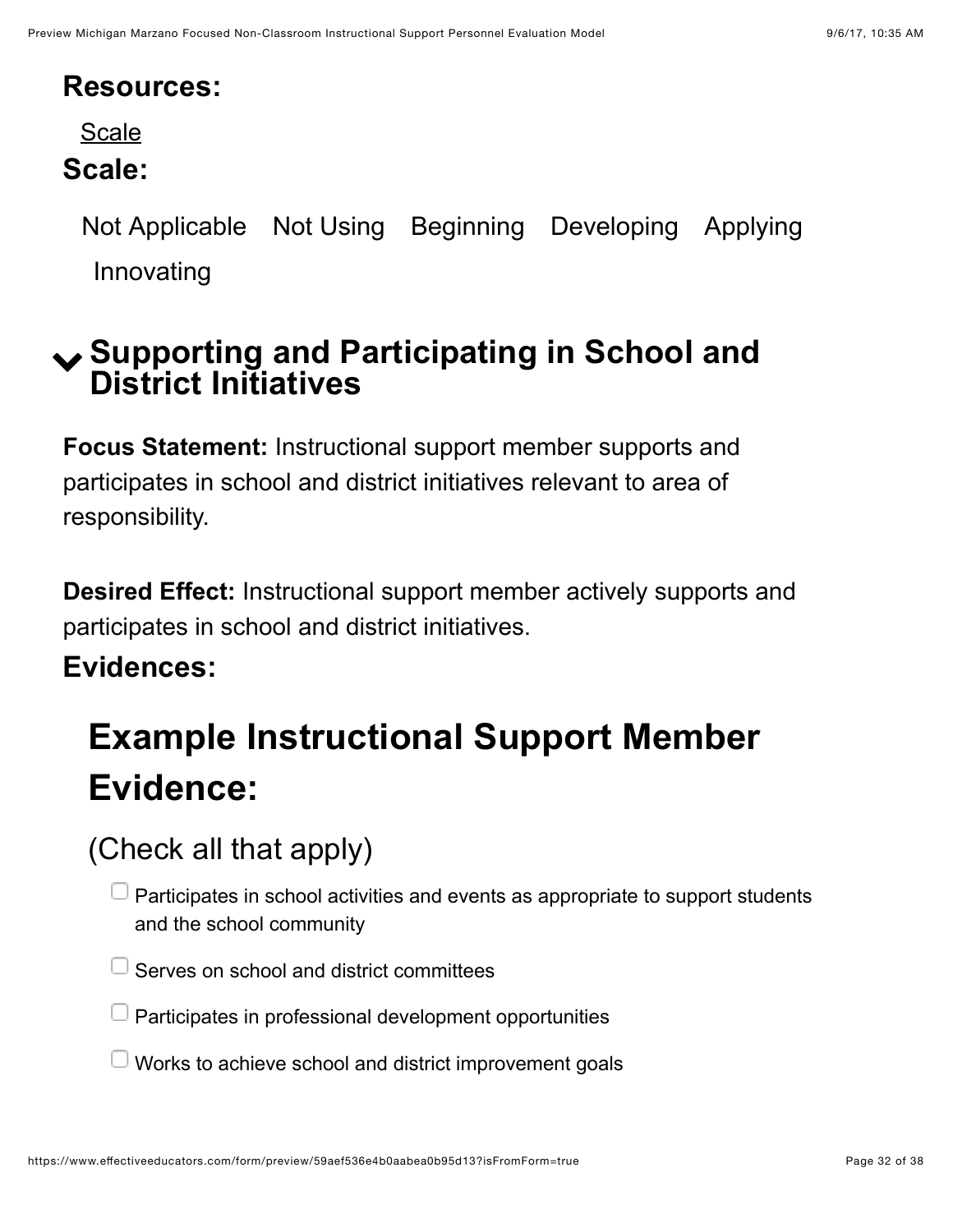$\Box$  Provides record of specific situations in which he/she has participated in school and/or district initiatives

Describes or shows evidence of participation in school and/or district initiatives

Exhibits characteristics of a growth mindset

### **Resources:**

[Scale](https://www.effectiveeducators.com/resource/show/591df48be4b028cf7589643d?popup=true&lookforId=59aef535e4b0aabea0b95d08&title=Scale)

#### **Scale:**

Not Applicable Not Using Beginning Developing Applying Innovating

## <span id="page-32-0"></span>! **Engaging in Relevant Special Training**

The instructional support member engages in relevant special training aligned with the strategic vision and mission.

### **Evidences:**

## **Example Instructional Support Member Evidence:**

### (Check all that apply)

 $\Box$  The instructional support member engages in required training (August PD, PLC meetings, staff/department/grade level meetings, etc.).

 $\Box$  The instructional support member leads specialized professional development aligned to district goals and mission.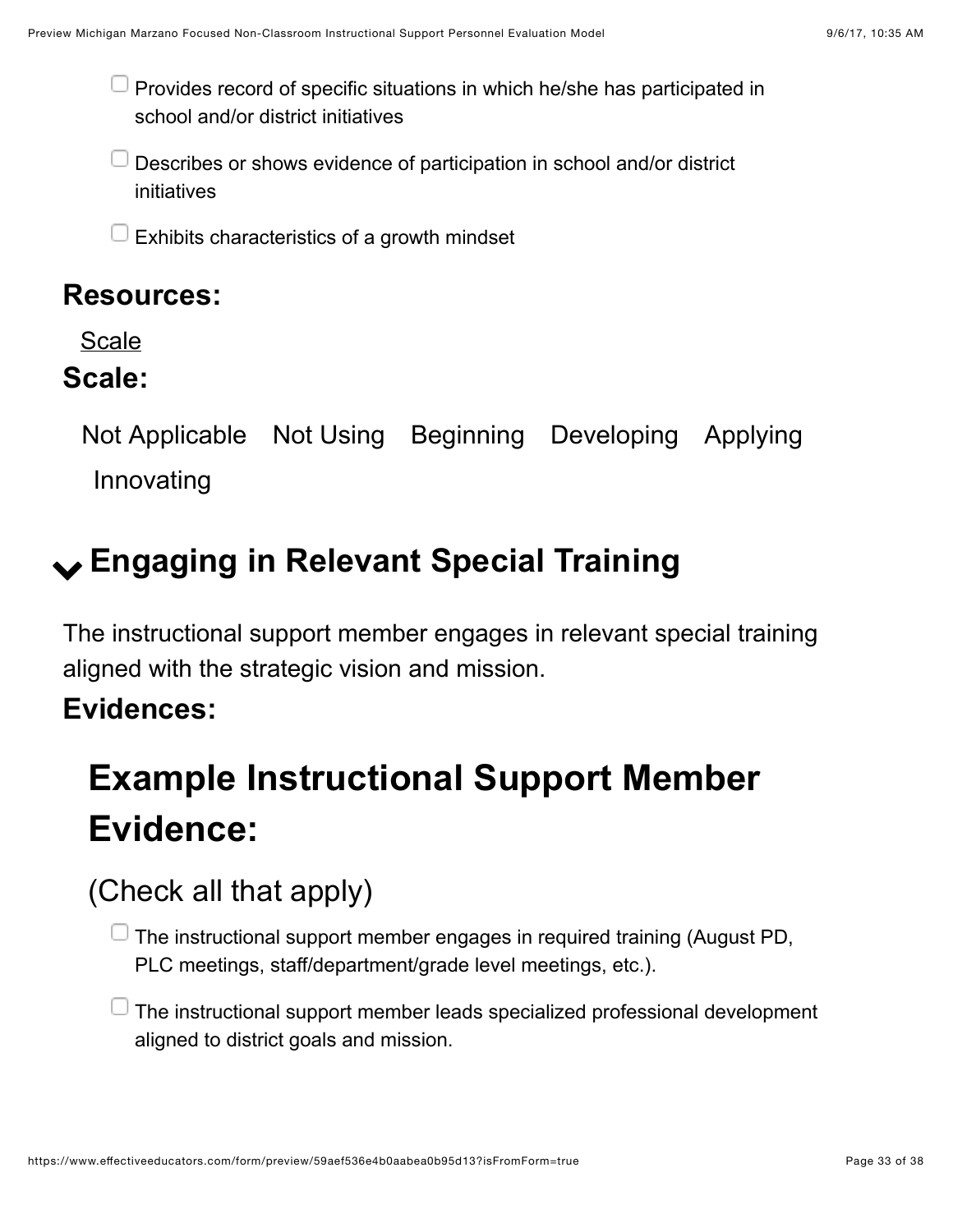$\Box$  The instructional support member attends specialized professional development aligned to district goals and mission.

The instructional support member attends specialized professional development after student hours aligned to district goals and mission.

 $\perp$  The instructional support member integrates special training into daily practice and provides regular, visible, and documented evidence of exceptional performance.

 $\Box$  The instructional support member serves as a frequent host for observation by peers and administration, as a model for quality performance in a related service area.

#### **Resources:**

#### **[Scale](https://www.effectiveeducators.com/resource/show/59aef991e4b08202640c78fd?popup=true&lookforId=59aefaece4b08a962a736e2b&title=Scale)**

#### **Scale:**

Not Applicable Not Using Beginning Developing Applying Innovating

### <span id="page-33-0"></span>! **Making Significant Relevant Accomplishments and Contributions**

The instructional support member makes significant, relevant accomplishments and contributions aligned with the strategic vision and mission.

### **Evidences:**

## **Example Instructional Support Member Evidence:**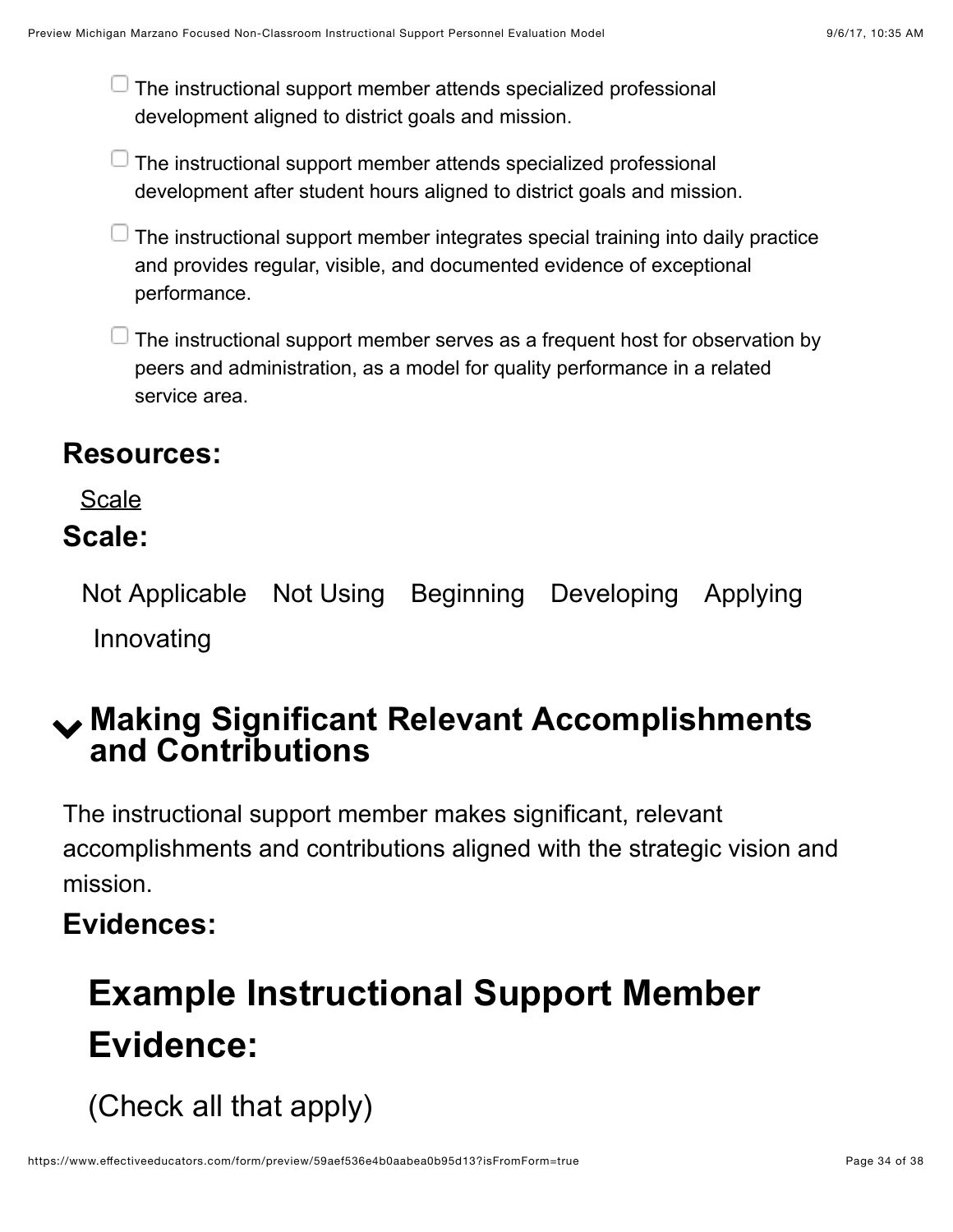$\Box$  The instructional support member makes regular, visible and documented contributions outside of the regular scheduled school day, week, and/or year.

The instructional support member works as a building or district committee chairperson.

 $\perp$  The instructional support member works as a building or district committee member for AdvancED school and/or district improvement.

 $\Box$  The instructional support member works as a Content Area Leader.

- The instructional support member collaborates with colleagues to help articulate aligned common curriculum within Atlas outside of regular scheduled day.
- $\Box$  The instructional support member collaborates with colleagues to blueprint aligned common district assessments outside of regular scheduled day.
- The instructional support member serves as an athletic coach, class or club sponsor and/or leads fine arts performances that enhance the core mission of the school district by ensuring students put academics first and provides structures that promotes student academic growth and high achievement.
- The instructional support member has professional affiliations beyond the district which helps the professional grow, improves the individual's contributions to the district, and does not require the district to pay additional expenses; no time out of the school.
- The instructional support member maintains a record of work and is able to share the record of work with administration.

#### **Resources:**

[Scale](https://www.effectiveeducators.com/resource/show/59aefa9ce4b08a962a736d99?popup=true&lookforId=59aefb84e4b08a962a736f83&title=Scale)

#### **Scale:**

Not Applicable Not Using Beginning Developing Applying Innovating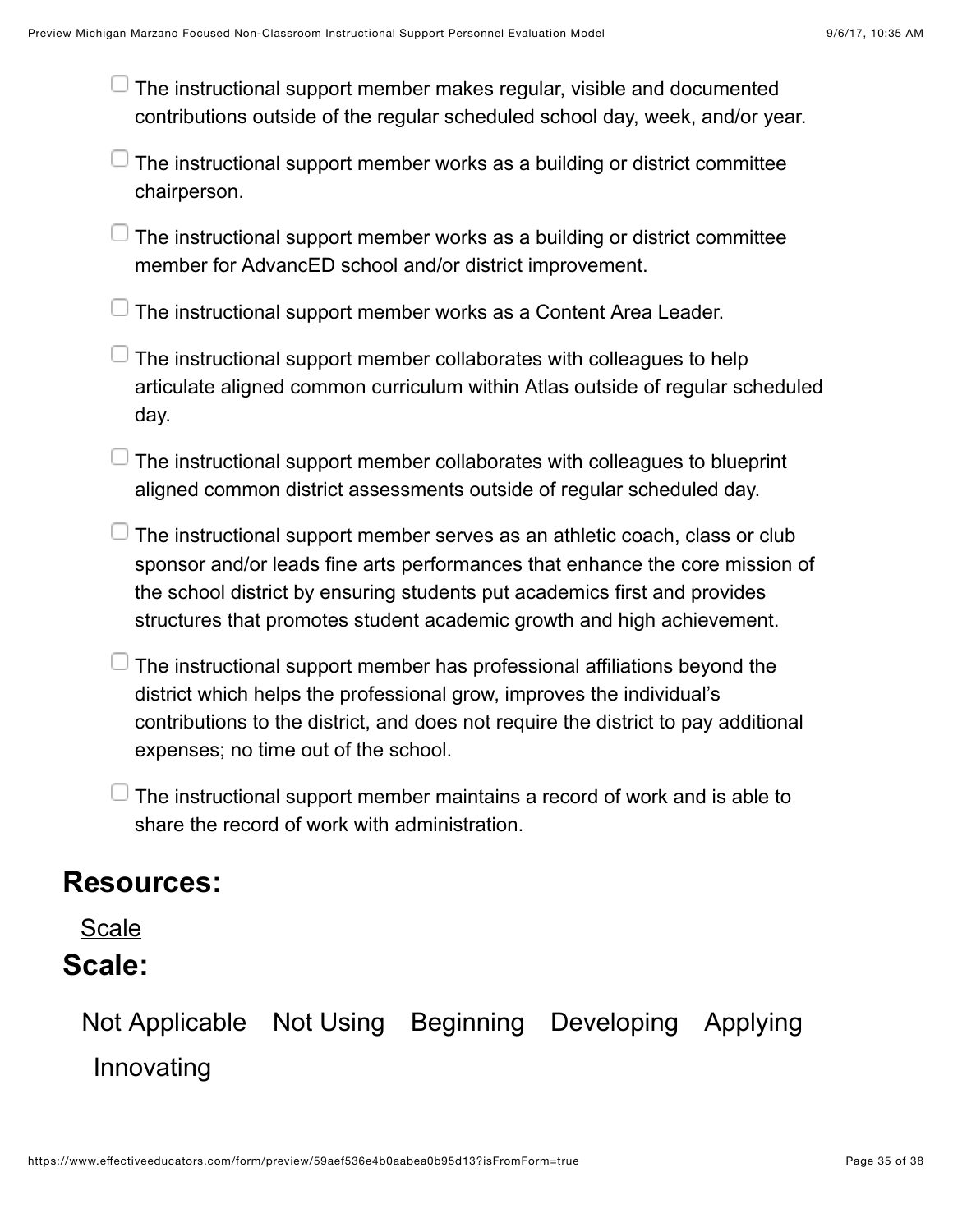## <span id="page-35-0"></span>! **Attendance**

The instructional support member meets district attendance expectations. **Evidences:**

## **Example Instructional Support Member Evidence:**

### (Check all that apply)

 $\Box$  The instructional support member's absences related to attendance, within this element, directly refer to personal illness, family illness, and personal business.

- $\Box$  The instructional support member provides appropriate documentation for extenuating circumstance in advance or in a timely manner (e.g . significant personal or family medical challenges, religious observances, bereavement, pregnancy and family leave, etc.).
- $\Box$  The instructional support member's absences due to Family Medical Leave Act (FMLA) DO NOT count toward total absences.
- $\perp$  The instructional support member's attendance related to assigned professional development and district initiatives DOES NOT count toward his/her total absences.
- $\Box$  The instructional support member arrives at school, according to schedule, promptly and prior to the students' arrival.
- $\Box$  The instructional support member effectively manages transitions throughout the day when resuming duties after lunch breaks.
- The instructional support member arrives promptly at staff meetings, PLC meetings, and fully attends other required professional development/ meetings with colleagues.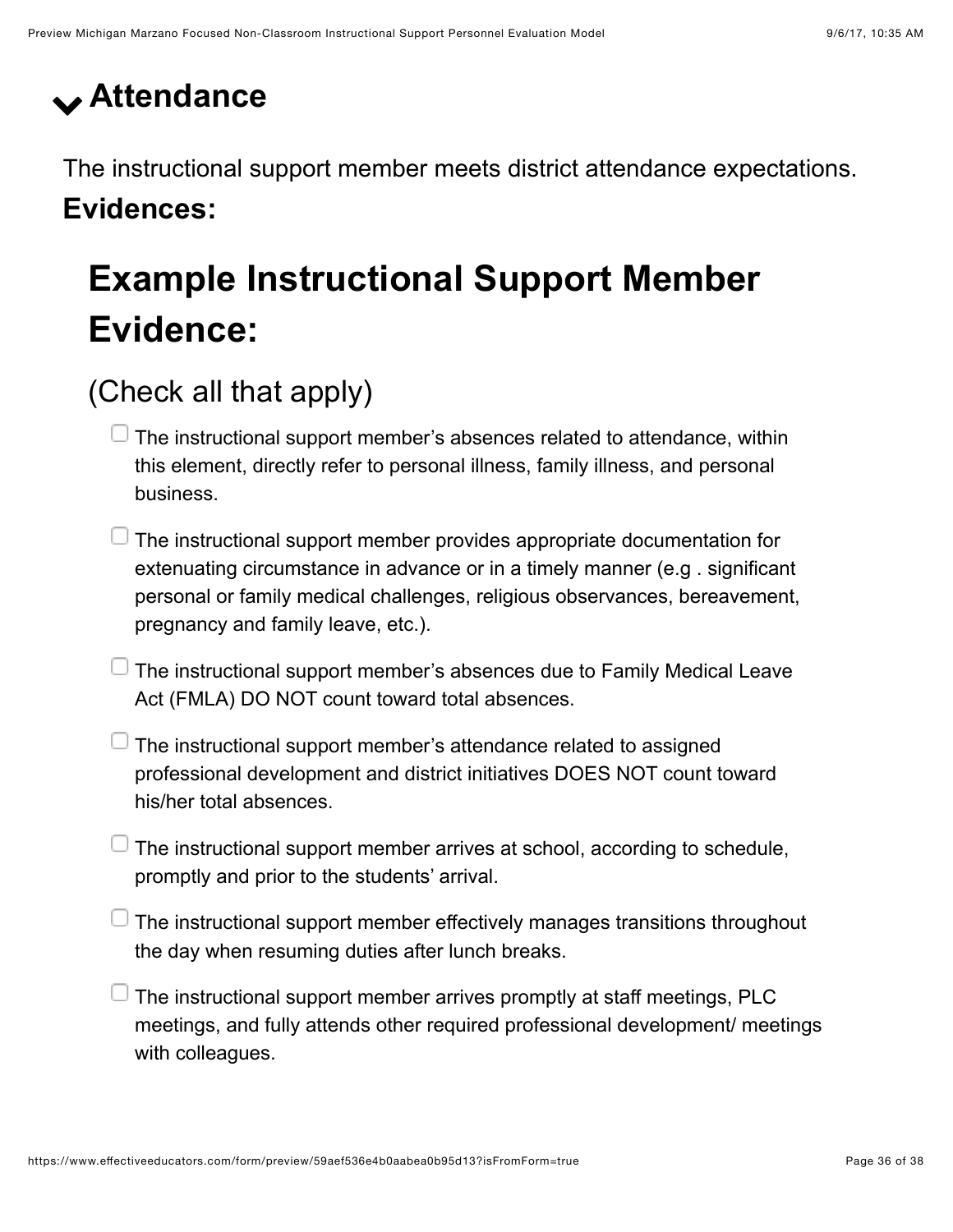$\Box$  The instructional support member provides appropriate lesson plans/directions, support material(s) and caseload rosters in their absence.

The instructional support member prepares emergency plans/directions and makes them available in the event of an unplanned absence.

#### **Resources:**

[Scale](https://www.effectiveeducators.com/resource/show/59aef83de4b08cc231c312ca?popup=true&lookforId=59aefc2fe4b08a962a73719a&title=Scale)

#### **Scale:**

Not Applicable Not Using Beginning Developing Applying Innovating

## <span id="page-36-0"></span>! **Discipline**

The instructional support member meets district discipline expectations. **Evidences:**

## **Example Instructional Support Member Evidence:**

### (Check all that apply)

 $\Box$  The instructional support member adheres to District expectations regarding professional conduct.

 $\Box$  The instructional support member adheres to and practices District policies and procedures.

 $\Box$  The instructional support member maintains a professional rapport with colleagues and administration.

 $\Box$  The instructional support member is responsive to professional directives given by administration.